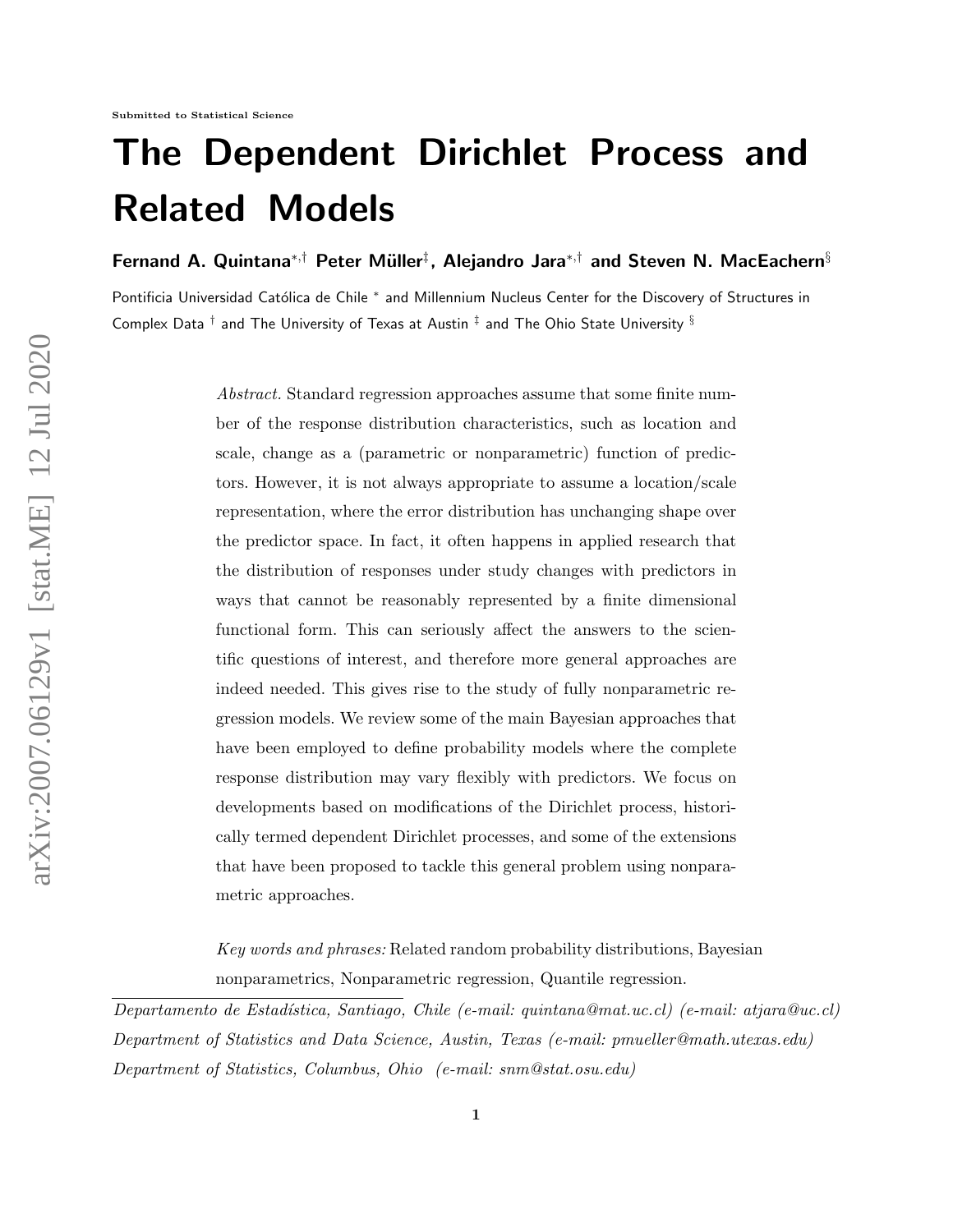#### 1. INTRODUCTION

We review the popular class of dependent Dirichlet process (DDP) models. These define a widely used fully nonparametric Bayesian regression for a response  $y \in \mathscr{Y}$ , based on a set of predictors  $x \in \mathcal{X} \subseteq \mathbb{R}^p$ . Despite a barrage of related literature over the past 25 years, to date there is no good review of such models. This paper fills this gap.

Fully nonparametric regression can be seen as an extension of traditional regression models, where, starting from some elements in  $\mathscr X$  and a corresponding set of responses in  $\mathscr Y$ , the goal is to model the distribution of  $y$  given  $x$ . Standard linear regression models proceed under the assumption of a Gaussian distribution for  $y \mid x$  with a mean modeled as a linear combination of x. Further extensions of this idea to exponential families gave rise to the popular class of generalized linear models, where a transformation of the mean response is modeled as a linear combination of x. Many other similar extensions are available. We focus on a nonparametric version of this idea, which involves going beyond the notion that the effect of predictors is restricted to change some particular functional of the response distribution, such as the mean, a quantile, or the parameters in a generalized linear model.

The fully nonparametric regression problem that we focus on arises when we assume that  $y_i$  $F_{x_i} \stackrel{ind.}{\sim} F_{x_i}$ ,  $i = 1, \ldots, n$ . The parameter of interest is the complete set of predictor-dependent random probability measures  $\mathscr{F} = \{F_x : x \in \mathscr{X}\}\$ , where  $F_x$  is a probability measure defined on the response sample space  $\mathscr{Y}$ , whose elements can flexibly change with the values of the predictors  $x$ , i.e. the entire shape of the distribution can change with  $x$ . From a Bayesian point of view, the fully nonparametric regression model is completed by defining a prior distribution for  $\mathscr{F}$ , which is taken to be the probability law of a probability measure-valued stochastic process with index  $x$ . At the risk of abusing notation, we use from now on the same symbol to refer to the probability measure and its cumulative distribution function (CDF). The distinction should be clear from the context.

Several popular approaches have been developed to formalize Bayesian inference for such nonparametric regression. These include additive random tree models like the BART (Chipman, George and McCulloch, 2010), approaches based on basis expansions such as wavelet regression and more. Also, there is of course extensive literature on non-Bayesian approaches to nonparametric regression. Many of these approaches are based on a model of the form

$$
\boldsymbol{y}_i = f(\boldsymbol{x}_i) + \epsilon_i, \qquad i = 1, \ldots, n,
$$

with  $E(\epsilon_i) = 0$ , and are concerned with finding a function  $f : \mathscr{X} \to \mathscr{Y}$  such that  $||y_i - f(x_i)||$  is small, for  $f$  in some some class, often represented as being spanned by some basis functions. Such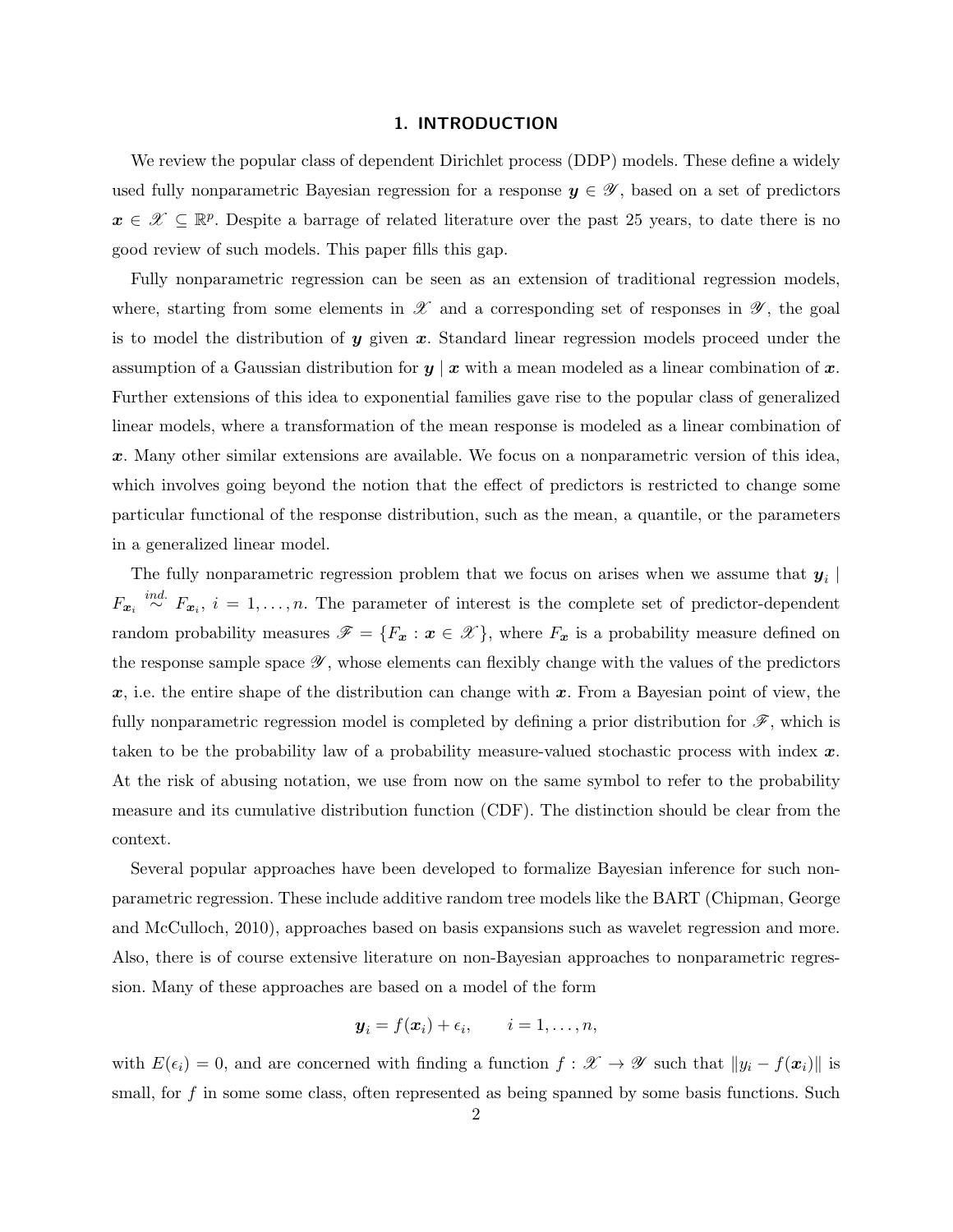methods include the following: Under *local averaging*  $f(x)$  is estimated from those  $y_i$ 's such that  $x_i$  is "close" to x; local modeling estimates  $f(x)$  by locally fitting some function or kernel such as a Gaussian function or a polynomial; global modeling or least squares estimation finds f that minimizes  $\frac{1}{n}\sum_{i=1}^n ||y_i - f(x_i)||^2$  in the class; and *penalized modeling* is based on finding f that minimizes  $\frac{1}{n} \sum_{i=1} |y_i - f(x_i)||^2 + J_n(y)$  in the class, where  $J_n(f)$  is a penalization term, such as  $J_n(f) = \lambda_n \int_{\mathcal{X}} |f''(t)|^2 dt$ . See, for example, Györfi et al. (2002); Klemelä (2014); Faraway (2016) and references within. Many of these classical frequentist approaches could be construed to imply nonparametric Bayesian models, but they are not usually cast as prior probability models for a family  $\mathscr F$  of random probability measures indexed by covariates.

In the Bayesian nonparametric (BNP) literature, the problem of defining priors over related random probability distributions has received increasing attention over the past few years. To date, most of the BNP priors to account for the dependence of a set of probability distributions on predictors are generalizations and extensions of the celebrated Dirichlet process (DP) (Ferguson, 1973, 1974) and Dirichlet process mixture (DPM) models (Lo, 1984). A DPM model defines a random probability measure as

(1) 
$$
f(\mathbf{y} \mid G) = \int_{\Theta} \psi(\mathbf{y}, \boldsymbol{\theta}) G(d\boldsymbol{\theta}), \quad \mathbf{y} \in \mathscr{Y},
$$

where  $\psi(\bullet,\theta)$  is a continuous density function, for every  $\theta \in \Theta$ , and G is a discrete random probability measure with a DP prior. If G is DP with parameters  $(M, G_0)$ , where  $M \in \mathbb{R}^+_0$  and  $G_0$  is a probability measure on  $\Theta$ , written as  $G \mid M, G_0 \sim \text{DP}(MG_0)$ , then the trajectories of the process can be a.s. represented by the stick-breaking representation (Sethuraman, 1994):

(2) 
$$
G(B) = \sum_{h=1}^{\infty} w_h \delta_{\theta_h}(B),
$$

where B is any measurable set,  $\delta_{\theta}(\cdot)$  is the Dirac measure at  $\theta$ ,  $w_h = V_h \prod_{h=1}^{h}$  $_{\ell < h}$  $(1 - V_{\ell}),$  with  $V_h$  |  $M \stackrel{iid}{\sim} \text{Be}(1, M)$ ,  $\theta_h \mid G_0 \stackrel{iid}{\sim} G_0$ , and the  $\{w_h\}$  and  $\{\theta_h\}$  collections are independent. Discussion of properties and applications of DPs can be found, for instance, in M¨uller et al. (2015). Many BNP priors for nonparametric regressions  $\mathscr{F} = \{F_x : x \in \mathscr{X}\}\$ are based on extensions of model (1). They incorporate dependence on predictors via the mixing distribution in (1), by replacing G with  $G_x$ , and the prior specification problem is related to the modeling of the collection of predictor-dependent mixing probability measures  $\{G_x : x \in \mathcal{X}\}.$ 

Consider first the simplest case, where a finite number of dependent RPMs  $\mathcal{G} = \{G_j, j =$  $1, \ldots, J$  are judged to be exchangeable so that the prior model  $p(G)$  should accordingly be invariant with respect to all permutations of the indices. Consider, for example, an application to borrowing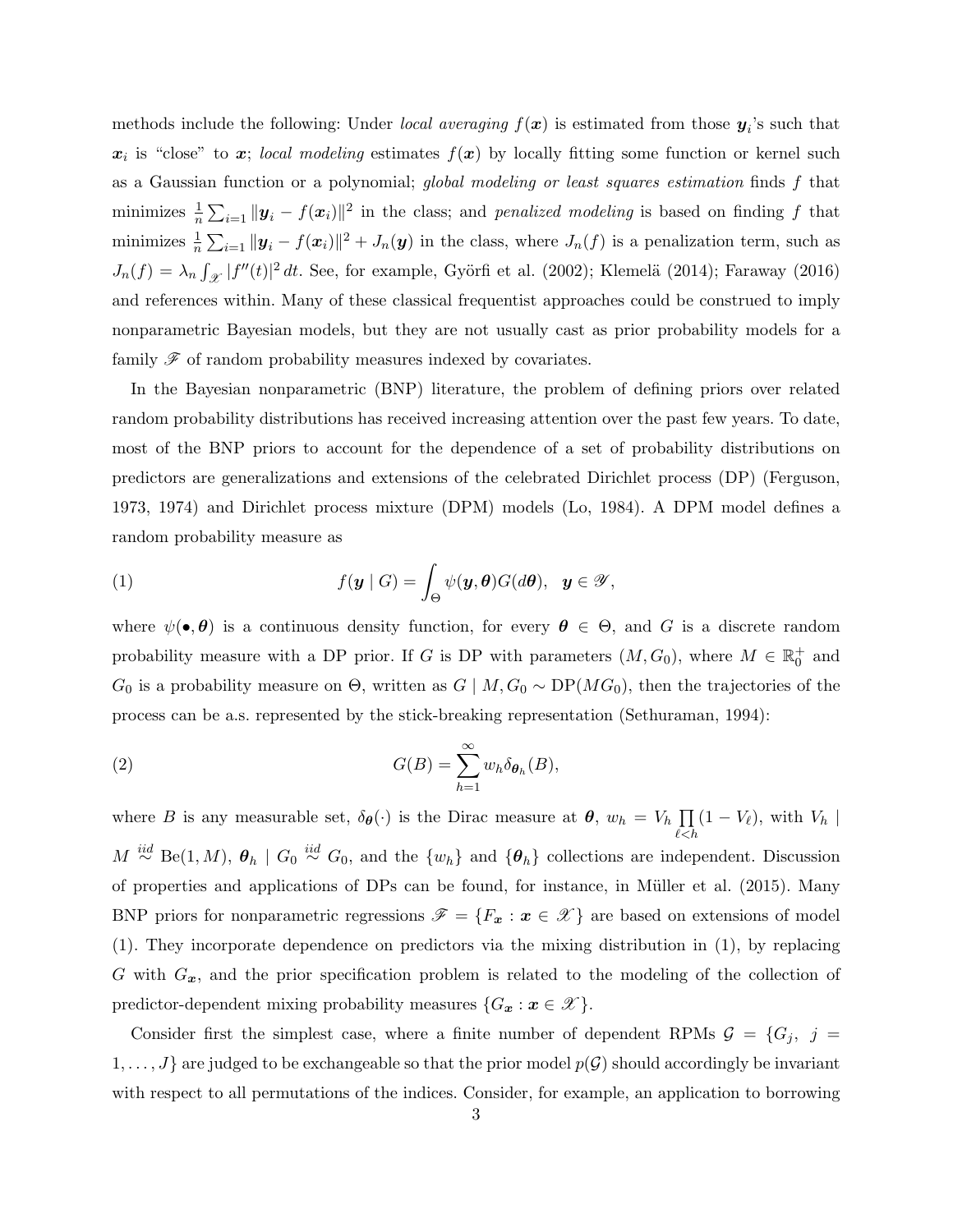strength across J related clincal studies. This can be achieved, for example, through joint modeling of study-specific effects distributions  $G_j$  for  $j = 1, \ldots, J$ . A main aim here is that subjects under study  $j_1$  should inform inference about subjects enrolled in a different but related study  $j_2 \neq j_1$ . Two extreme modeling choices would be (i) to pool all patients and assume one common effects distribution, or (ii) to assume  $J$  distinct distributions with independent priors. Formally, the earlier choice assumes  $G_j \equiv G, j = 1, ..., J$ , with a prior  $p(G)$ , such as  $G \sim DP(M, G_0)$ . The latter assumes  $G_j \sim p(G_j)$ , independently,  $j = 1, \ldots, J$ . We refer to the two choices as extremes since the first choice implies maximum borrowing of strength, and the other choice implies no borrowing of strength. In most applications, the desired level of borrowing strength is somewhere in-between these two extremes.



FIG 1. One common RPM G (panel a) versus distinct RPMs  $G_j$ , independent across studies (panel b). Here  $\eta$  is a fixed hyperparameter.

Figure 1 illustrates the two modeling approaches. Note that in Figure 1 we added a hyperparameter  $\eta$  to index the prior model  $p(G_j | \eta)$  and  $p(G | \eta)$ , which was implicitly assumed fixed. The use of a random hyperparameter  $\eta$  allows for some borrowing of strength even in the case of conditionally independent  $p(G_i | \eta)$ . Learning across studies can happen through learning about the hyperparameter  $\eta$ . However, the nature of the learning across studies is determined by the parametric form of  $\eta$ . This is illustrated in Figure 2. Assume  $G_j \sim DP(M, G_{\eta}^*)$ , independently,  $j = 1, 2$ , and a base measure  $G_{\eta}^* = N(m, B)$  with unknown hyperparameter  $\eta = (m, B)$ . In this case, prediction for a future study  $G_3$  can not possibly learn about the multimodality of  $G_1$  and  $G_2$ , beyond general location and orientation.

The previous simple example illustrates the need to develop classes of models with the ability to relate collections of nonparametric distributions in more complex fashions. When this collection is indexed by a set of predictors  $x \in \mathcal{X}$ , the nonparametric regression approach mentioned earlier arises, and the definition of a prior on this collection enables one to borrow information across the distributions for responses,  $F_x$ . For modeling, one important property is the notion of distributions changing smoothly with respect to  $x \in \mathcal{X}$ , just as is the case of generalized linear models in the scale of the transformed mean. The smoothness could be expressed as continuity of  $F_x$  (with respect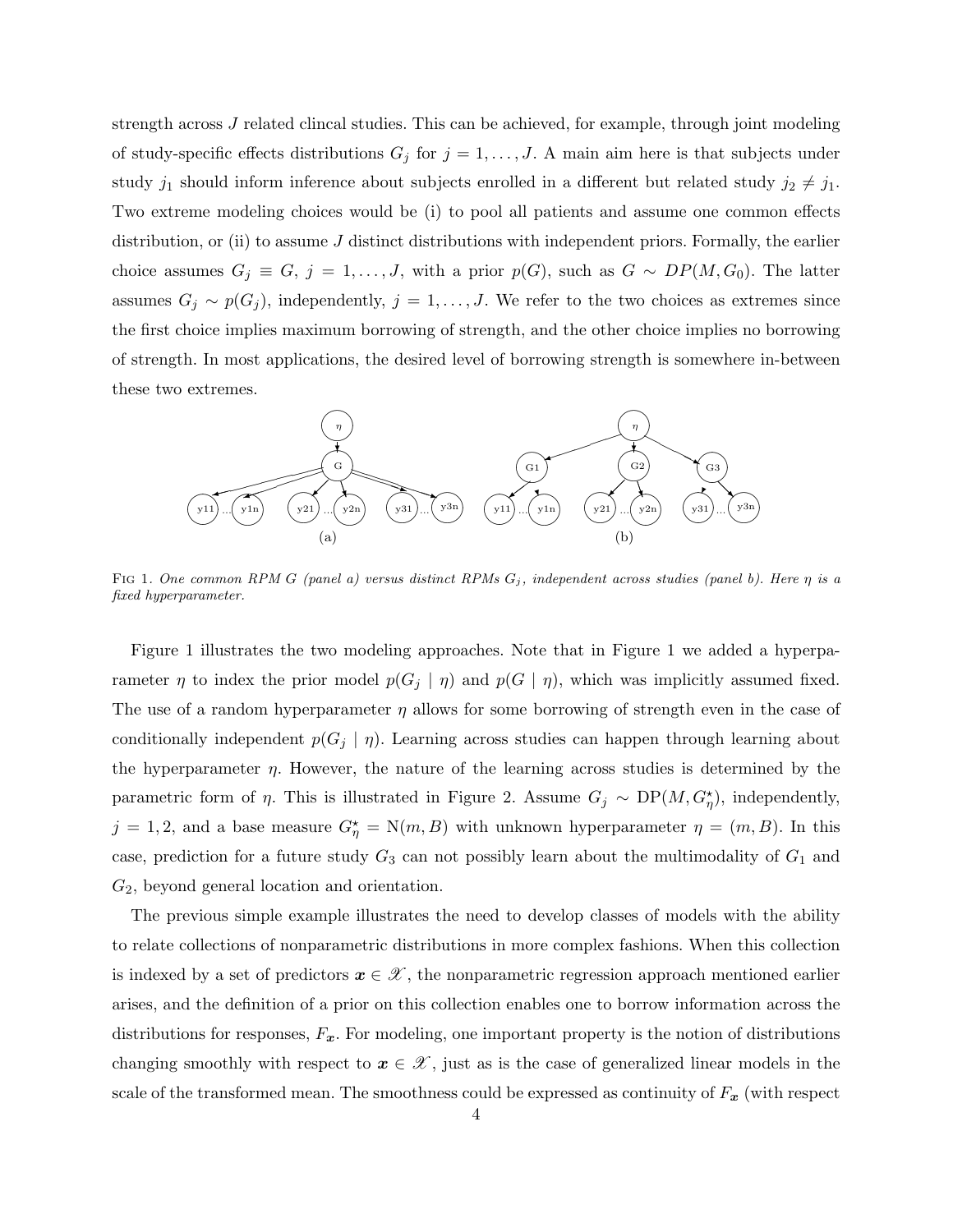

FIG 2.  $G_j \sim DP(M, G^*)$  with common  $G^* = N(m, B)$ . Learning across studies is restricted to the parametric form of  $\eta$ . The obvious common structure of  $G_1$  and  $G_2$  as defining three well separated clusters can not be learned by the model, which is restricted to learning through the common hyperparameters η.

to some conveniently chosen topology) or as the notion that  $F_x$  "approaches"  $F_{x_0}$  as  $x \to x_0$ , for instance,  $Corr{F_{x}(A), F_{x_0}(A)} \to 1$  as  $x \to x_0$  for any event A. Many of the models to be discussed later satisfy some version of this property.

An early reference on predictor-dependent DP models is Cifarelli and Regazzini (1978), who defined a model for related probability measures by introducing a regression model in the centering measure of a collection of independent DP random measures. This approach is used, for example, by Muliere and Petrone (1993), who considered a linear regression model for the centering distribution of the form  $G_x^0 \equiv N(x'\beta, \sigma^2)$ , where  $\beta \in \mathbb{R}^p$  is a vector of regression coefficients, and  $N(\mu, \sigma^2)$ stands for a normal distribution with mean  $\mu$  and variance  $\sigma^2$ . This is the type of construction illustrated in Figure 2. Similar models were discussed by Mira and Petrone (1996) and Giudici, Mezzetti and Muliere (2003). Linking the related nonparametric models through a regression on the baseline parameters of nonparametric models, however, limits the nature of the trajectories and the type of dependent processes that can be thus generated. Indeed, realizations of the resulting process  $\mathcal{G} = \{G_x : x \in \mathcal{X}\}\$ are not continuous as a function of the predictors. The very limited type of association structure motivated the development of alternative extensions of the DP model to a prior for G. In this paper, we provide an overview of the main constructions of such predictordependent extensions of DP priors and and their main properties. The discussion centers on different ways of constructing the nonparametric component of models. A few of the many successful types of applications that have been proposed are mentioned. In reviewing the various models to be presented, we discuss some of the main corresponding works without attempting to provide a complete catalog of references. We include a brief discussion of other popular constructions of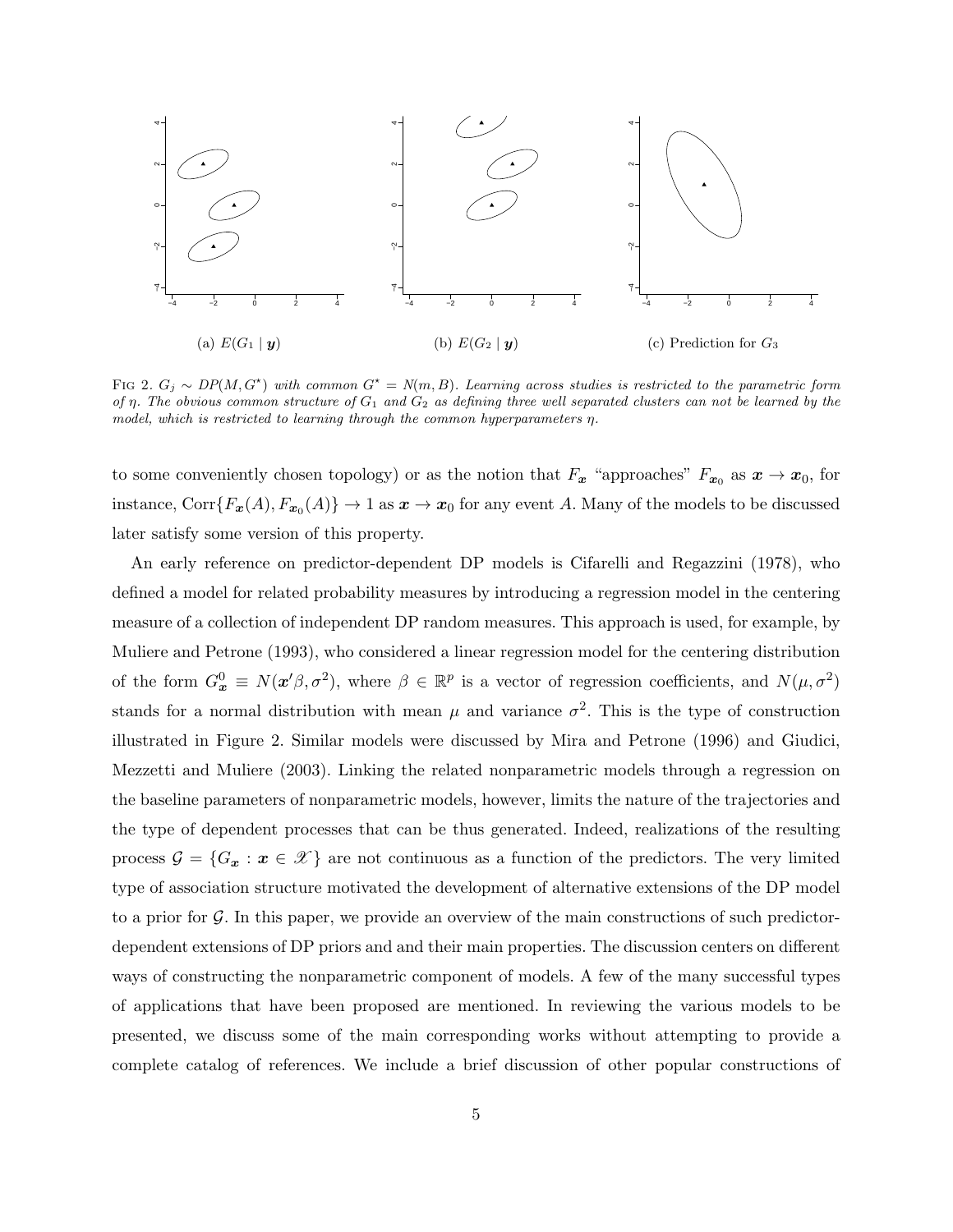dependent DP random measures, without the explicit notion of a conditioning covariate x.

While we focus on DP-based constructions, we note that several interesting alternatives to develop predictor-driven random probability measures have been considered in the recent literature. Tokdar, Zhu and Ghosh (2010) develop a logistic Gaussian process that allows for smoothly varying dependence on conditioning variables. Still using Gaussian process priors, but starting from a rather different construction, Jara and Hanson (2011) proposed another alternative, putting the Gaussian process prior on the (logit transformation) of the branch probabilities in a Polya tree prior (Lavine, 1992). Another covariate-dependent extension of the Polya tree model was introduced in Trippa, Müller and Johnson (2011) who define a dependent multivariate process for the branch probabilities based on a simple gamma process construction.

Finally, although issues pertaining to the implementation of posterior simulation are relevant for practical application of these methods, our discussion does not focus on computational aspects.

In Section 2 we describe MacEachern's dependent Dirichlet process (DDP) and its basic properties. In Section 3 we discuss the main variations and alternative constructions to MacEachern's DDP. In Section 4 we discuss approaches to handle endogenous predictors. In Section 5 we discuss the implied partition structure of DDP models. In Section 6 we illustrate the main approaches. A final discussion in Section 7 concludes the article, including some thoughts on future research directions.

## 2. DEPENDENT DIRICHLET PROCESS (DDP)

We start our discussion with the general definition of DDP and then give details for popular special cases.

#### 2.1 General definition

MacEachern (1999, 2000) introduced the DDP model as a flexible class of predictor-dependent random probability distributions. The key idea behind the DDP construction is to define of a set of random measures that are marginally (i.e. for every possible predictor value  $x \in \mathcal{X}$ ) DPdistributed random measures. In this framework, dependence is introduced through a modification of the stick–breaking representation of each element in the set,

(3) 
$$
G_{\boldsymbol{x}}(\bullet) = \sum_{h=1}^{\infty} \underbrace{\left\{ V_h(\boldsymbol{x}) \prod_{\ell < h} [1 - V_{\ell}(\boldsymbol{x})] \right\}}_{w_h(\boldsymbol{x})} \delta_{\boldsymbol{\theta}_h(\boldsymbol{x})}(\bullet),
$$

where  $V_h(\boldsymbol{x}), h \in \mathbb{N}$ , are [0,1]-valued independent stochastic processes with index set  $\mathscr{X}$  and  $\text{Be}(1, M_x)$  marginal distributions, and  $\theta_h(x)$ ,  $h \in \mathbb{N}$ , are independent stochastic processes with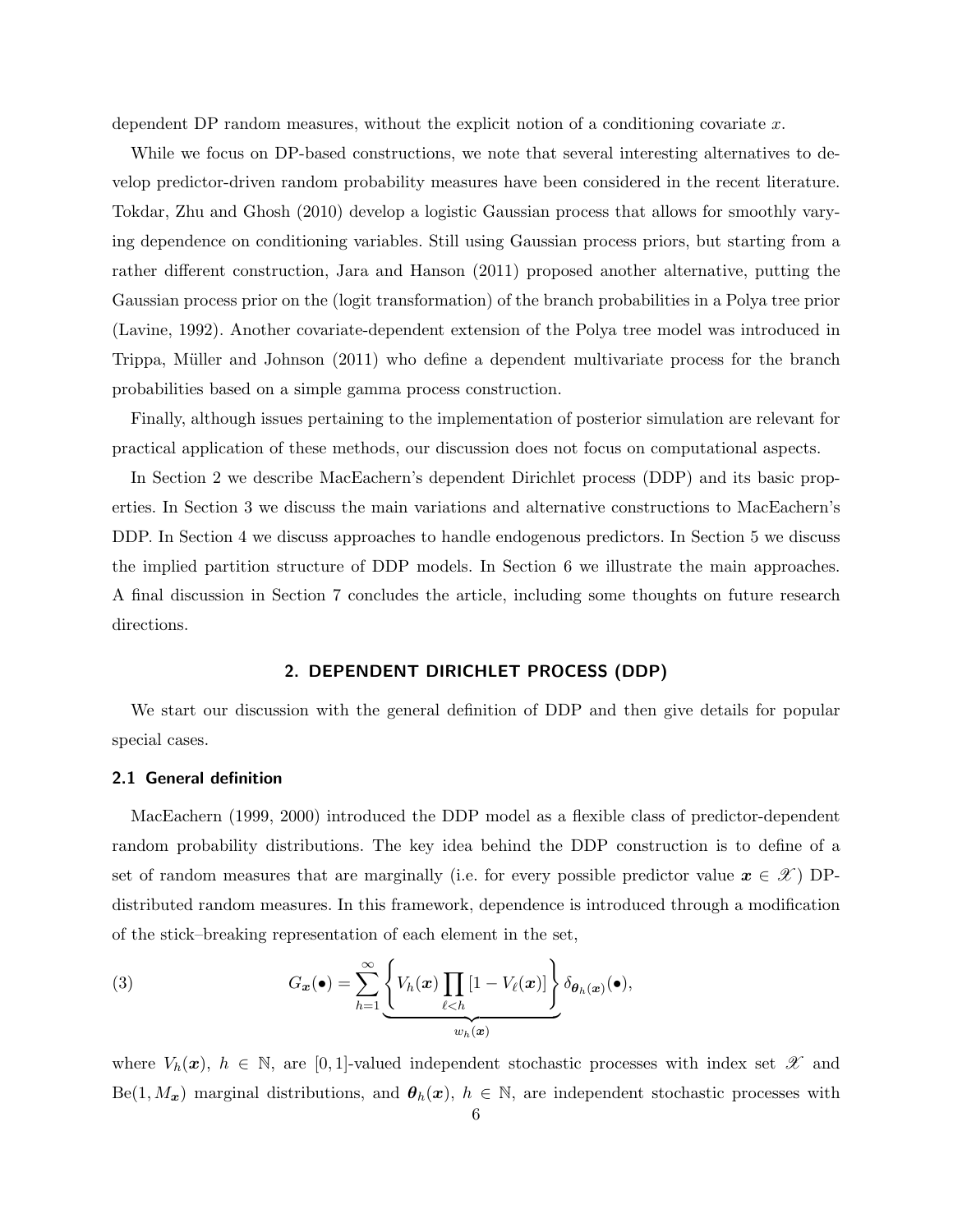index set  $\mathscr X$  and  $G^0_{\bm x}$  marginal distributions. The processes associated to the weights and atoms are independent. From an intuitive viewpoint, the constructed DDP can be thought of as taking an ordinary DP and modifying some of its components (i.e. weights and atoms) according to the type of desired indexing or functional dependence of predictors  $x \in \mathcal{X}$ . Conditions on the  $V_h(x)$  and  $\theta_h(x)$  processes can be established to ensure smoothness of the resulting random measures  $G_x(\bullet)$ when  $x$  ranges over  $\mathscr{X}$ .

Canonical DDP construction. MacEachern (1999, 2000) defined and provided a canonical construction of the DDP by using transformations of two independent sets of stochastic processes,  $Z_{\mathscr{X}}^{V_h} = \{Z_h^V(\boldsymbol{x}) : \boldsymbol{x} \in \mathscr{X}\},\$  and  $Z_{\mathscr{X}}^{\boldsymbol{\theta}_h} = \{Z_h^{\boldsymbol{\theta}}(\boldsymbol{x}) : \boldsymbol{x} \in \mathscr{X}\},\$  for  $h \geq 1$ , the former used for defining  ${V_h(x)}$ , and the latter for defining  ${\lbrace \theta_h(x) \rbrace}$ . To induce the desired marginal distributions for  ${V_h(\bm{x})}$  and  ${\lbrace \bm{\theta}_h(\bm{x}) \rbrace}$ , MacEachern resorted to the well-known inverse transformation method (see, e.g. Devroye, 1986). For instance, let  $Z(x)$  denote a zero-mean Gaussian process on  $\mathscr{X} = \mathbb{R}$  having constant variance  $\sigma^2$ . Let  $\Phi(\cdot)$  and  $B(\cdot)$  denote the cumulative distribution functions of the  $N(0, 1)$ and Be(1, M) distributions, respectively. Then  $V(x) = B^{-1}(\Phi(\sigma^{-1}Z(x)))$  is a stochastic process on  $\mathscr X$  that satisfies  $V(x) \sim \text{Be}(1, M)$  for all  $x \in \mathscr X$ . The same type of transformation can be applied to construct suitable atom processes  $\{\theta_h(x), h \ge 1\}$  such that  $\theta_h(x) \sim G_0$  for all  $x \in \mathcal{X}$  and  $h \ge 1$ .

Practical application of this general model requires specification of its various components, which has traditionally motivated the adoption of some specific forms. The most commonly used DDPs assume that covariate dependence is introduced either in the atoms or weights, leaving the other as a collection of random variables exhibiting no covariate indexing, so that the basic DP definition is partially modified but the distributional properties retained. We review these forms in the next section.

Support and an alternative definition. One particularity of MacEachern's DDP definition is that given the sets of stochastic processes,  $Z_{\mathscr{X}}^{V_h} = \left\{ Z_h^V(\boldsymbol{x}) : \boldsymbol{x} \in \mathscr{X} \right\}$  and  $Z_{\mathscr{X}}^{\boldsymbol{\theta}_h} = \left\{ Z_h^{\boldsymbol{\theta}}(\boldsymbol{x}) : \boldsymbol{x} \in \mathscr{X} \right\}$ , and all other parameters involved in the transformations described above, the collection of dependent probability distributions given in (3) are not random: they are just deterministic functions of these quantities. To facilitate the study of theoretical properties of the DDP, Barrientos, Jara and Quintana (2012) gave an alternative definition. This alternative definition exploits the connection between copulas and stochastic processes. Since under certain regularity conditions a stochastic process is completely characterized by its finite-dimensional distributions, it is possible –and useful– to define stochastic processes with given marginal distributions via copulas. The basic idea is to specify the collection of finite dimensional distributions of a process through a collection of copulas and marginal distributions.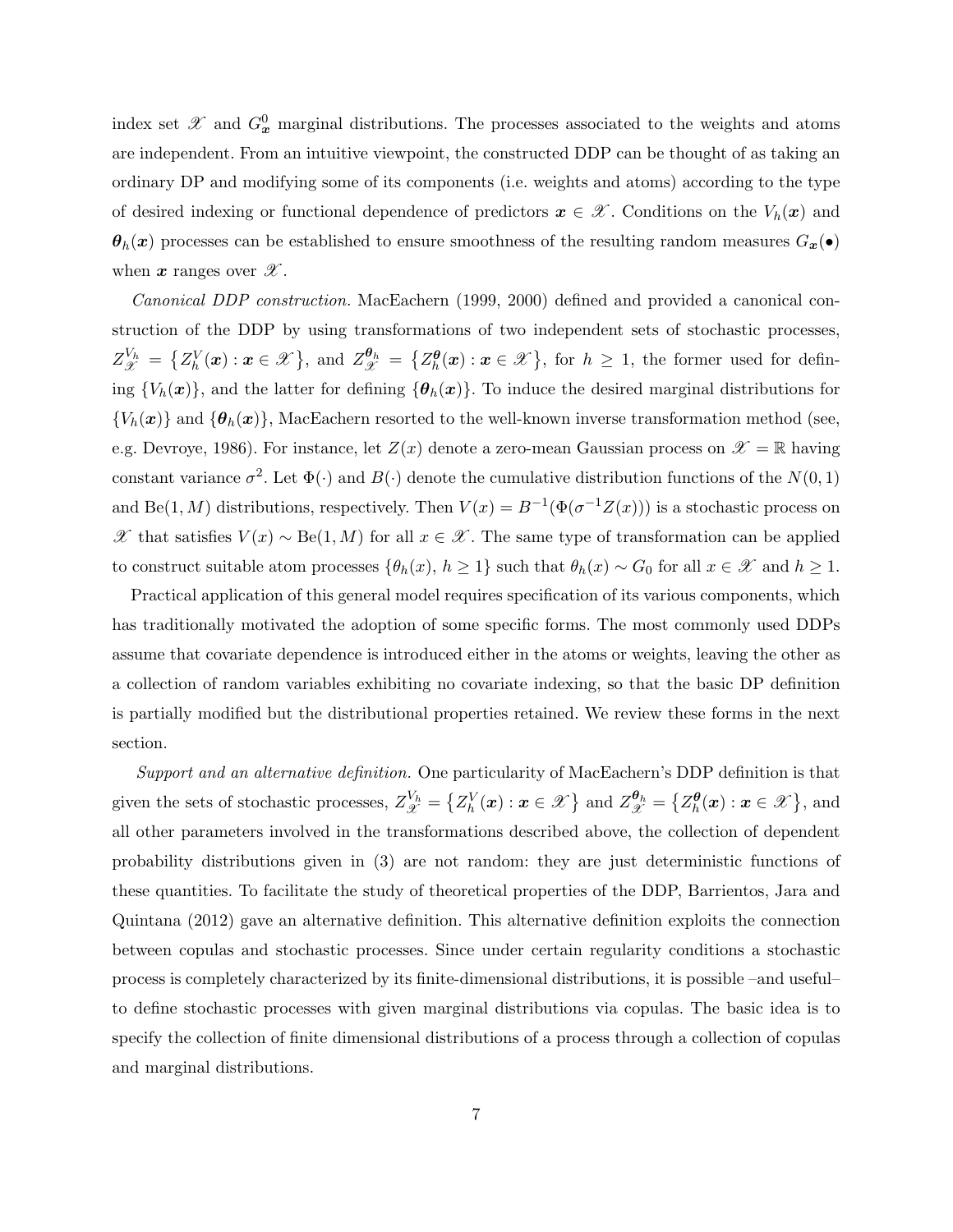Copulas are functions that are useful for describing and understanding the dependence structure between random variables. If H is a d-variate CDF with marginal CDF's given by  $F_1, \ldots, F_d$ , then by Sklar's theorem (Sklar, 1959), there exists a copula function  $C : [0,1]^d \longrightarrow [0,1]$  such that  $H(t_1,\ldots,t_d) = C(F_1(t_1),\ldots,F_d(t_d)),$  for all  $t_1,\ldots,t_d \in \mathbb{R}$ , and this representation is unique if the marginal distributions are absolutely continuous. Thus by the probability integral transform, a copula function is a d–variate CDF on  $[0, 1]^d$  with uniform marginals on  $[0, 1]$ , which fully captures the dependence among the associated random variables, irrespective of the marginal distributions.

Let  $\mathcal{C}_\mathcal{X}^V = \left\{ C_{\bm{x}_1,\dots,\bm{x}_d}^V: \ \bm{x}_1,\dots,\bm{x}_d \in \mathcal{X}, d > 1 \right\}$  and  $\mathcal{C}_{\mathcal{X}}^{\theta} = \left\{ C_{\bm{x}_1,\dots,\bm{x}_d}^{\theta}: \ \bm{x}_1,\dots,\bm{x}_d \in \mathcal{X}, d > 1 \right\}$  be two sets of copulas satisfying Kolmogorov's consistency conditions. In Barrientos, Jara and Quintana (2012)'s definition,  $V_h(\mathbf{x})$ ,  $h \in \mathbb{N}$ , are [0, 1]-valued independent stochastic processes with index set  $\mathscr{X}$ , with common finite dimensional distributions determined by the set of copulas  $\mathcal{C}_{\mathscr{X}}^V$ , and  $\text{Be}(1, M_x)$  marginal distributions. Similarly,  $\theta_h(x)$ ,  $h \in \mathbb{N}$ , are independent stochastic processes with index set  $\mathscr{X}$ , with common finite dimensional distributions determined by the set of copulas  $\mathcal{C}_{\mathcal{X}}^{\theta}$ , and  $G_{\mathbf{x}}^0$  marginal distributions. This alternative construction produces a definition of the DDP exactly as in (3), and in particular, the interpretation of the DDP obtained as modifying a basic DP persists. Furthermore, based on this alternative definition, Barrientos, Jara and Quintana (2012) established basic properties of MacEachern's DDP and other dependent-stick breaking processes. Specifically, they provided sufficient conditions for the full weak support of different versions of the process and also to ensure smoothness of trajectories of  $G_x(\bullet)$  as x ranges over X. In addition, they also characterized the Hellinger and Kullback-Leibler support of mixtures induced by different versions of the DDP and extended the results to the general class of dependent stick-breaking processes.

# 2.2 The single-weights DDP

MacEachern considered the case of common weights across the values of  $x$ , also referred to as "single-weights" DDP model, defined as

(4) 
$$
G_{\boldsymbol{x}}(\bullet) = \sum_{h=1}^{\infty} \underbrace{\left\{ V_h \prod_{\ell < h} [1 - V_{\ell}] \right\}}_{w_h} \delta_{\theta_h(\boldsymbol{x})}(\bullet) = \sum_{h=1}^{\infty} w_h \delta_{\theta_h(\boldsymbol{x})}(\bullet),
$$

where the  $V_h$ 's are iid Be(1, M) random variables, which are common across all levels of x. The  $\theta_h(x)$ 's are independent stochastic processes with index set X and marginal distributions  $G_x^0$ . In the literature, to this day, this is the most popular form of DDP, mainly due to the fact that posterior simulation can be implemented using the same type of sampling algorithms available for the case of the DP.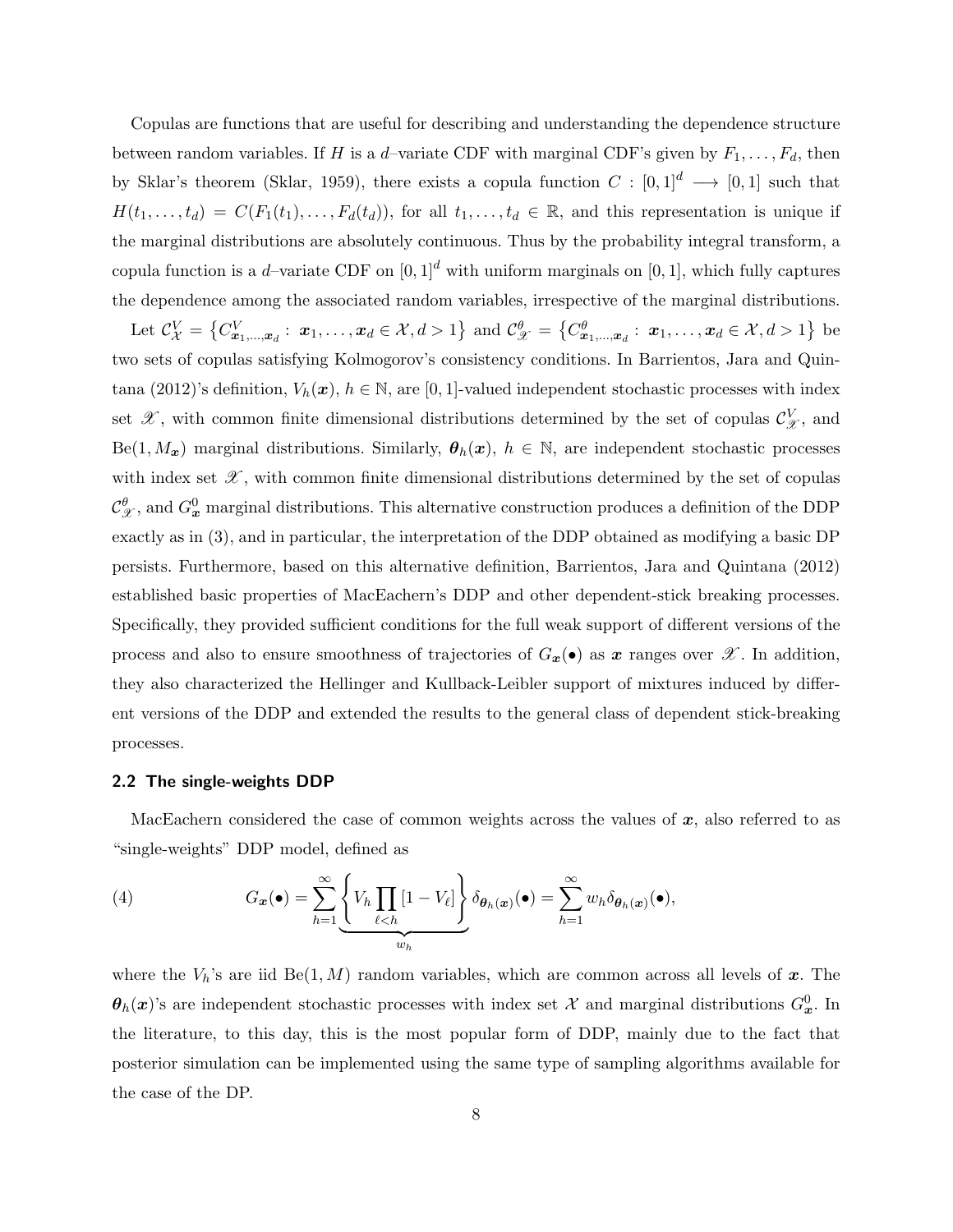2.2.1 The ANOVA-DDP and linear DDP models One of the earliest versions of DDP models was the ANOVA-DDP of De Iorio et al. (2004). Let  $y = (y_1, \ldots, y_n)$  be a vector of responses (possibly vector-valued) for each of n subjects, and suppose that  $\mathbf{x} = (\mathbf{x}_1, \ldots, \mathbf{x}_n)$  is a corresponding set of covariates. Assume each  $x_i$  is in turn a vector of c categorical covariates,  $x_i = (x_{i1}, \ldots, x_{ic})$ . Interpret  $x_i$  as factors in an ANOVA model, and let  $d_i$  denote corresponding design vectors. Assume then that  $x_i$  contains all the desired main effects and interactions, as well as desired identifiability constraints. Note that the covariate space  $\mathscr X$  in this setup is discrete, and so we have a finite number of RPMs. The idea of the ANOVA-DDP models is to encode the covariate dependence in the form of simple linear regressions for the atom processes  $\{\theta_h(x): x \in \mathcal{X}\}\.$  Specifically, this approach uses  $\theta_h(\bm{x}) = \lambda_h' d_{\bm{x}}$  for  $h \ge 1$  where  $\{\lambda_h : h \ge 1\}$  is a sequence of iid random vectors with distribution  $G_0$  and  $d_x$  is the design vector that corresponds to a generic combination of observed factorial covariates  $x$ . The model just described implies that  $(4)$  becomes

$$
G_{\boldsymbol{x}}(\bullet) = \sum_{h=1}^{\infty} w_h \delta_{\lambda'_h d_{\boldsymbol{x}}}(\bullet),
$$

i.e., a DP mixture of linear models  $\lambda'_h d_x$ . Each element of the collection  $\mathcal{G} = \{G_x : x \in \mathcal{X}\}\)$  has a DP prior distribution with atoms given by  $\{\lambda'_h d_x : h \geq 1\}$ . The elements of G are correlated because they share a common set of weights and the atoms are originated as linear combinations computed from a single set of parameters, namely  $\{w_h : h \ge 1\}$  and  $\{\lambda_h : h \ge 1\}$ .

To accommodate a continous response, De Iorio et al. (2004) extended the above construction through a convolution with a continuous kernel, e.g., a normal kernel, leading to

$$
y_i \mid G_{\boldsymbol{x}_i} \stackrel{ind.}{\sim} \int N(y_i \mid m\mu, \phi) \ dG_{\boldsymbol{x}_i}(m\mu) = \int N(y_i \mid \lambda' d_{\boldsymbol{x}_i}, \phi) \ dG(\lambda).
$$

The model can be restated by breaking the mixture with the introduction of latent parameters:

(5) 
$$
y_i | \lambda_i, \phi \sim N(\lambda'_i d_i, \phi), \quad \lambda_1, \ldots, \lambda_n | G \stackrel{\text{iid}}{\sim} G, \quad G \sim DP(M, G_0).
$$

The last expression highlights the nature of the model as just a DP mixture of, in this case, normal linear models. The same simplification is possible whenever the atoms  $\{\theta_h(x): x \in \mathcal{X}\}\$ are indexed by a finite-dimensional parameter vector, like the linear model  $\theta_h(\mathbf{x}) = \lambda'_h d_\mathbf{x}$  in this case. The model in (5) is completed with a suitable prior for the precision parameter  $\phi$ , e.g.  $\phi \sim Ga(a, b)$ if a scalar, or  $\phi \sim$  Wishart $(\nu, S)$  if a matrix. The above model can be easily modified to mix over scale parameters as well. An immediate consequence of (5) is that the induced marginal distribution for a single response y with design vector  $d_x$  then becomes a flexible infinite mixture model:

(6) 
$$
y \sim \sum_{h=1}^{\infty} w_h N(y \mid \lambda_h' d_x, \phi).
$$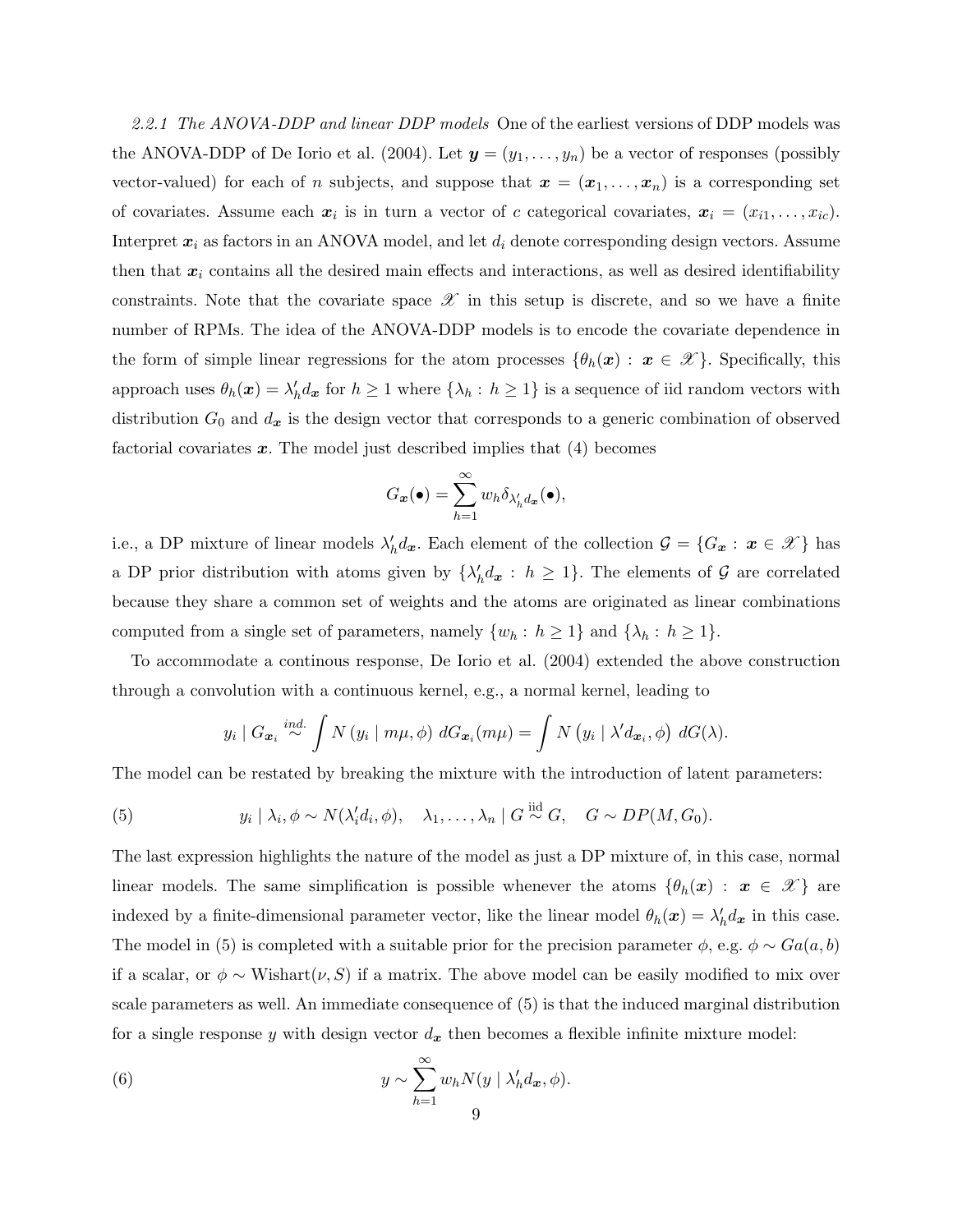We remark here that the hierarchical structure leading to  $(5)$  reflects a common practice in the use and application of the DDP. Since marginally each element of the  $G$  family is almost surely discrete (because it is drawn from a DP), models for discrete outcomes are frequently built on convolving the DPs with a continuous kernel, thus yielding a mixture of continuous distributions, which is itself a continuous distribution. In the ANOVA-DDP model of De Iorio et al. (2004), the normal kernel plays precisely this role.

De la Cruz-Mesía, Quintana and Müller (2007) applied the ANOVA-DDP construction to model random effects for longitudinal hormone profiles of pregnant women, where the dependence was on a normal/abnormal pregnancy indicator. This setting was particularly useful for classification purposes. More recently, Gutiérrez et al. (2019) use the ANOVA-DDP framework to propose a multiple testing procedure for comparing several treatments against a control. A further extension of the ANOVA-DDP construction was given in De Iorio et al. (2009), who considered the modeling of nonproportional hazards for survival analysis. They considered a cancer clinical trial, where interest centered on whether high doses of a treatment are more effective than lower doses. The data included additional discrete and continuous covariates, so the model was under the extended ANCOVA-style framework that adds linear combinations of continuous covariates to the ANOVA factorial design.

This same idea can be extended to linear combinations of any given set of covariates, giving rise to the linear DDP (LDDP). Specifically, such models involve a linear combination of a set of covariates, as in, e.g. general linear models, and so the infinite mixture on the right-hand side of (6) becomes  $\sum_{h=1}^{\infty} w_h N(y \mid \lambda'_h \boldsymbol{x}, \phi)$ , where  $\boldsymbol{x}$  is now the generic value of the (typically vector-valued) covariate. As earlier, the weights  $\{w_h\}$  follow a DP-style stick-breaking specification. An analogous expression for a more general kernel function  $k$  can be immediately derived. The same type of construction was explored in Jara et al. (2010) in the context of doubly censored outcomes. Their model involves an interval-valued response, corresponding to the observed onset and event times (cavities in the teeth of children from Flanders, Belgium, in their example). Associated with each such response is a latent bivariate vector of true onset and event times, and these are modeled (in the logarithmic scale) using a linear DDP defined in terms of covariates that include deciduous second molars health status and the age at which children started brushing.

2.2.2 Spatial DDP Gelfand, Kottas and MacEachern (2005) define what can be interpreted as a spatial case of a common weight DDP (4) for  $G_s$ , with  $s \in D \subset \mathbb{R}^d$  being spatial locations and  $\theta_h(s)$  generated by a baseline GP, as in the common-weight DDP. However, the focus is not on  $G_s$  as in (4), but instead on  $\boldsymbol{\theta}_D \sim \sum w_h \delta_{\boldsymbol{\theta}_{h,D}}$ , where  $\boldsymbol{\theta}_{h,D} = {\theta_h(s), s \in D}$ . Let  $\boldsymbol{s} = (s_1, \ldots, s_n)$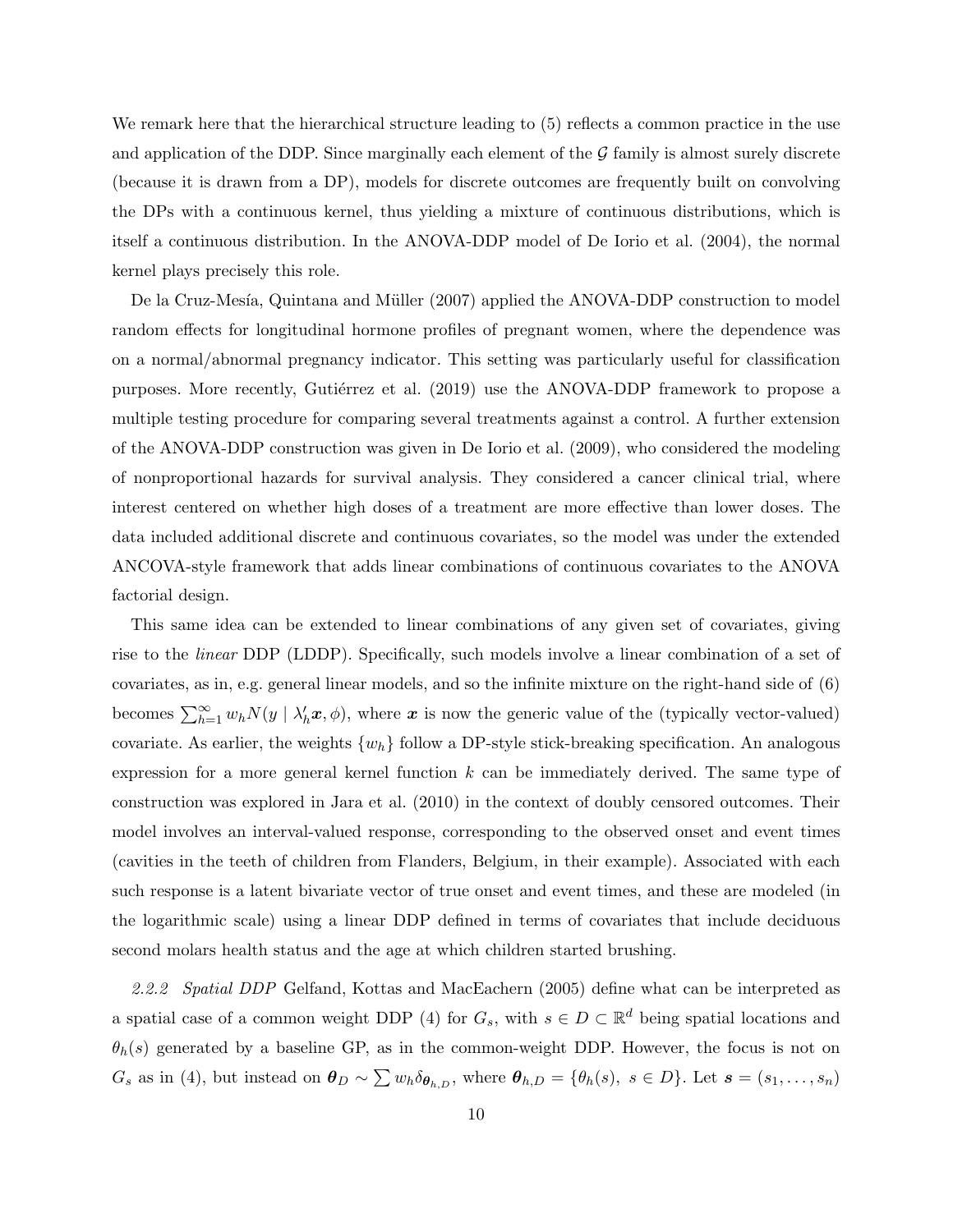denote a set of *n* locations at which observations  $y = (y_1, \ldots, y_n)$  are made. They consider repeat observations  $y_t$ ,  $t = 1, \ldots, T$ , with occasion-specific covariates  $x_t$ . Writing a mixture with respect to a DP random measure as a hierarchical model, they assume

$$
\boldsymbol{y}_t\mid \boldsymbol{\theta}_t, \boldsymbol{\beta}, \tau^2 \stackrel{\text{ind}}{\sim} N(\boldsymbol{x}_t'\boldsymbol{\beta} + \boldsymbol{\theta}_t, \tau^2\boldsymbol{I}), \quad \boldsymbol{\theta}_t\mid G^\eta \stackrel{\text{iid}}{\sim} G^\eta, \quad G^\eta \sim DP(M, G^\eta_0),
$$

where  $G_0^{\eta} \equiv N(\mathbf{0}, \sigma^2 \mathbf{H}(\eta))$  and  $\mathbf{H}(\eta)$  is a suitable covariance function depending on hyperparameters  $\eta$ .

Dunson and Herring (2006) considered a model for a collection of random functions based on a finite set of latent trajectories described by Gaussian processes. The observations are thus seen as arising from the convolution of a smooth latent trajectory and a noisy Gaussian process. Their motivation came from the study of the relationship between disinfection by-products in the water in early pregnancy and later outcomes. Specifically, denoting by  $g_i$  the stochastic process, i.e.  ${g_i(t): t > 0}$ , associated with subject  $1 \le i \le n$ , Dunson and Herring (2006) assume that

$$
g_i = \gamma_i + \epsilon_i, \quad \gamma_i \stackrel{\text{iid}}{\sim} G, \quad \epsilon_i \stackrel{\text{iid}}{\sim} GP(\boldsymbol{H}(\eta)),
$$

where  $\gamma_i$  is the latent trajectory, and  $GP(\boldsymbol{H}(\eta))$  denotes a Gaussian process with covariance function  $\mathbf{H}(\eta)$ . Their approach specifies the RPM G as  $G(\cdot) = \sum_{h=1}^{k} p_h \delta_{\Theta_h}(\cdot)$  with  $\Theta_h \sim GP(\mathbf{H}(\eta_{\kappa_h}))$ , i.e., a finite mixture of atoms given by Gaussian processes with suitable covariance functions. By choosing  $\kappa_h = \kappa$  for all h and  $(p_1, \ldots, p_k) \sim Dir(M/k, \ldots, M/k)$ , the resulting RPM G approaches  $G(\cdot) = \sum_{h=1}^{\infty} w_h \delta_{\Theta_h}(\cdot)$  as  $k \to \infty$  with DP-style weights (see, e.g. Green and Richardson, 2001).

2.2.3 Dynamic DDP The DDP framework has also been used to model dynamic phenomena, by means of a sequence of random distributions that evolve in time. Caron et al. (2008) considered a dynamic linear model formulation to solve this problem, where the state and observation noise distributions where modeled as DP mixtures using two independent DPs so that the mean of the underlying processes is allowed to change in time.

Rodríguez and ter Horst (2008) considered a related model, based on a DDP formulation, where now the atoms in the infinite mixture are allowed to change in time. Letting  $y_{it}$  denote the *i*th observation at time  $1 \le t \le T$ , they proposed the model

$$
y_{it} \mid G_t \sim \int N(\boldsymbol{F}_{it}' \boldsymbol{\theta}_t, \sigma^2) dG_t(\boldsymbol{\theta}_t, \sigma^2), \quad G_t(\cdot) = \sum_{h=1}^{\infty} w_h \delta_{(\boldsymbol{\theta}_{ht}^*, \sigma_h^{*2})}(\cdot), \quad \boldsymbol{\theta}_{ht}^* \sim N(\boldsymbol{H}_t \boldsymbol{\theta}_{h,t-1}^*, \sigma_h^{*2} \boldsymbol{W}_t),
$$

completed with conjugate priors for  $\sigma_h^{*2}$  and  $\theta_{h,0}^*$ . Matrices  $F_{it}$ ,  $H_t$  and  $W_t$  are assumed known and can be used to represent many patterns such as trends, periodicity, etc. The resulting model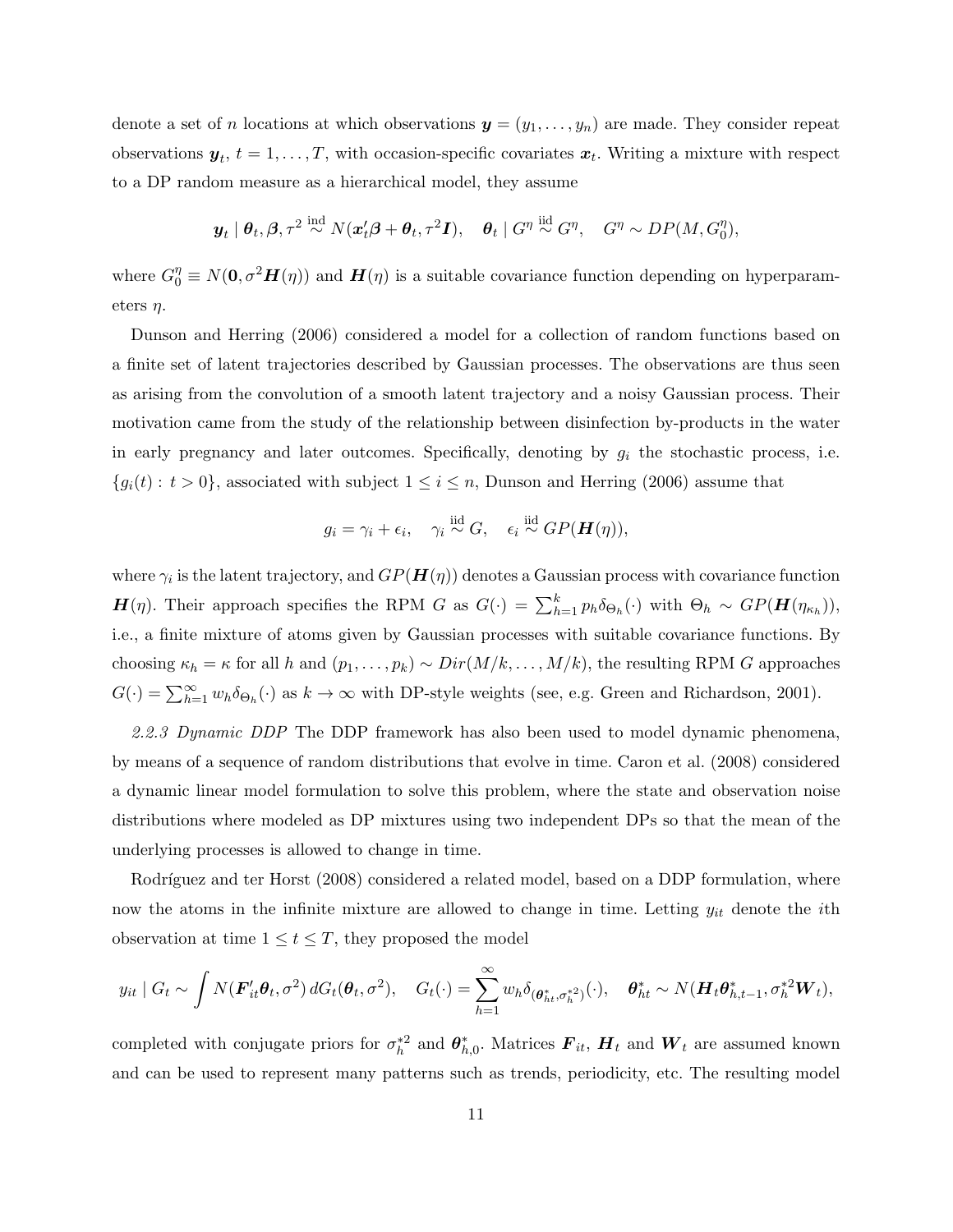for  $\mathcal{G} = \{G_t : 1 \le t \le T\}$  is thus a DDP, where the components of the atoms controlling the distribution means evolve in time in an autoregressive fashion.

Di Lucca et al. (2012) considered a model for a sequence of random variables  $\{y_t : t \geq 1\}$ featuring a general autoregressive formulation by means of  $y_t | (y_{t-1}, \ldots, y_{t-p}) = y \sim G_y$  and the problem of defining a prior for  $\mathcal{G} = \{G_{\mathbf{y}} : \mathbf{y} \in \mathcal{Y}\}\$ . They discussed a general prior DDP model of the form  $G_{\mathbf{y}}(\cdot) = \sum_{h=1}^{\infty} w_h(\mathbf{y}) \delta_{\mathbf{y}}(\cdot)$ . Lau and So (2008) considered similar types of model, where each atom can be expressed as an infinite mixture of autoregressions of order p. Di Lucca et al. (2012) focused on the particular single-weights case and an order  $p = 1$  process where the atom processes are expressed as simple linear autoregression:  $\theta_h(\mathbf{y}) = \beta_h + \alpha_h y$ . The full model in this case can be expressed as

(7) 
$$
y_t \mid y_{t-1} = y, \alpha_t, \beta_t, \sigma^2 \sim N(\beta_t + \alpha_t y, \sigma^2), \quad (\beta_t, \alpha_t) \mid G \stackrel{\text{iid}}{\sim} G, \quad G \sim DP(M, G_0).
$$

However, they also considered the case when atoms are defined as  $\theta_h(y) = b + a_h y + OU(\rho, \tau^2)$ , where  $OU(\rho, \tau^2)$  denotes the Ornstein-Uhlenbeck process, a particular Gaussian process with covariance function of the form  $Cov[\theta(s), \theta(t)] = \tau^2 \rho^{|s-t|}$ . Di Lucca et al. (2012) extended this approach for sequences of binary outcomes defined in terms of an autoregressive process  $Z_t$  with a flexible DDP prior distribution, where dependence is on the previous p binary responses.

An interesting variation of a dynamic DDP construction is proposed by Ascolani, Lijoi and Ruggiero (2020) who define a family  $G = \{G_t, t \geq 0\}$  of dependent random probability measures indexed by time. Their construction is motivated by a Fleming-Viot process. The random probability measures  $G_t$  share some, but not all atoms. The set  $D_t$  of atoms in the original  $G_0$  which are shared in  $G_t$  is defined as a pure death process over time. Importantly, each  $G_t$  marginally remains a DP random measure. They refer to the model as the Fleming-Viot-DDP. In Prünster and Ruggiero (2013) this construction is applied to model market shares over time. Mena and Ruggiero (2016) construct another common-atoms DDP over time by setting up a Wrights-Fisher diffusion on the fractions  $v_{t,\ell}$  in the stick-breaking construction of the marginal DP prior for  $G_t$ .

#### 2.3 The single-atoms DDP

A parallel construction to the common weights DDP in the previous section considers a set of common atoms across all values of  $x$ . This is the so called "single-atoms" DDP model, for which (3) takes the form

(8) 
$$
G_{\boldsymbol{x}}(\bullet) = \sum_{h=1}^{\infty} \underbrace{\left\{ V_h(\boldsymbol{x}) \prod_{\ell < h} [1 - V_{\ell}(\boldsymbol{x})] \right\}}_{\substack{w_h(\boldsymbol{x}) \\ 12}} \delta_{\boldsymbol{\theta}_h}(\bullet),
$$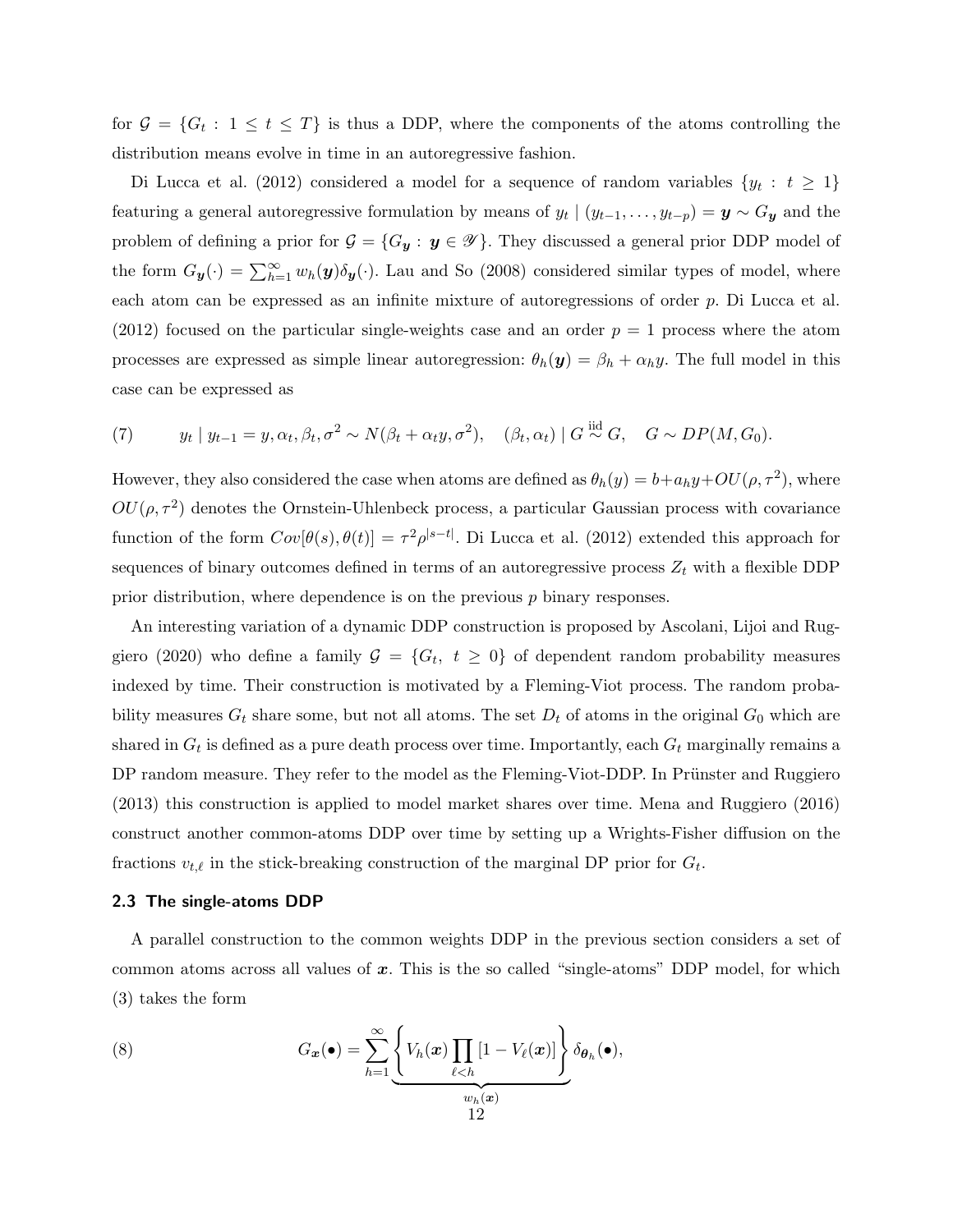where  $V_h(\boldsymbol{x}), h \in \mathbb{N}$ , are [0,1]-valued independent stochastic processes with index set  $\mathscr{X}$  and marginal distributions Be(1,  $M_x$ ). The locations  $\theta_h$ ,  $h \in \mathbb{N}$ , are independent with marginal distributions  $G^0$ ; and the  ${V_h(\boldsymbol{x})}$  and  ${\theta_h}$  collections are mutually independent.

Under the single-atoms model, all the covariate-dependence is expressed through the weights of the stick-breaking representation. One advantage of doing so is that, unlike the single-weights case, the implied prior probability model on partitions changes with the values of  $x \in \mathcal{X}$ . This is important when the implied partition is of interest. Another important feature is that problems related to extrapolation of  $\theta_h(x)$  are avoided, which could otherwise arise for inference for a new value of  $x$  beyond the range of the observed data. This is the case because under the single-atoms DDP all atoms are linked with observed data, in contrast to the single-weights DDP which includes atoms for new covariate values that are not linked with any observed data.

Duan, Guindani and Gelfand (2007) describe a model motivated by the analysis of spatially varying responses. Let  $\{y(s): s \in D\}$  be a stochastic process indexed by locations in a set  $D \subset \mathbb{R}^d$ , and let  $s_1, \ldots, s_n$  the locations at which observations are collected. Their general construction involves a RPM  $G$  over the space of surfaces of  $D$  having finite-dimensionals adopting the following form: for any  $s_1, \ldots, s_n \in D$  and  $A_1, \ldots, A_n$  Borel-measurable sets in  $\mathbb{R}$ ,

$$
P(y(s_1) \in A_1, \ldots, y(s_n) \in A_n) = \sum_{i_1=1}^{\infty} \cdots \sum_{i_n=1}^{\infty} p_{i(s_1), \ldots, i(s_n)} \delta_{\theta_{i(s_1)}}(s_1) \cdots \delta_{\theta_{i(s_n)}}(s_n),
$$

where the  $\theta_j$ 's are iid from  $G_0$  and the weights  $\{p_{i(s_1),...,i(s_n)}\}$  determine the site-specific joint selection probabilities. Conditions can be given so that the above specification follows a DP at any given location.

Always in the spatial context, specifically of modeling for hurricane surface wind fields, Reich and Fuentes (2007) propose a general framework that includes the single-atoms DDP as a special case. Their model is specially designed for spatial dependence as well, so that the covariates are geographical coordinates. Letting s denote such coordinates, their construction involves weights computed as  $w_1(s) = V_1(s)$  and  $w_h(s) = V_h(s) \prod_{\ell=1}^{h-1} (1 - V_\ell(s))$  for  $h > 1$ , where  $V_h(s) = \omega_h(s) V_h$ , and  $V_h \stackrel{\text{iid}}{\sim} \text{Beta}(a, b)$ . The function  $\omega_h(s)$  is centered at knot  $\psi_h = (\psi_{h1}, \psi_{h2})$ , and the spread is controlled by parameters  $e_h = (e_{h1}, e_{h2})$ . Reich and Fuentes (2007) discuss several possible choices for the  $\omega_h$  functions and related parameters.

Griffin and Steel (2006) define another interesting variation of the basic DDP by keeping both sets of parameters, locations and the fractions  $(V_h)$ , unchanged across x. They use instead permutations of how the weights are matched with locations. The permutations change with  $x$ . One advantage of such models is the fact that the support of  $G_x$  remains constant over  $x$ , a feature that can be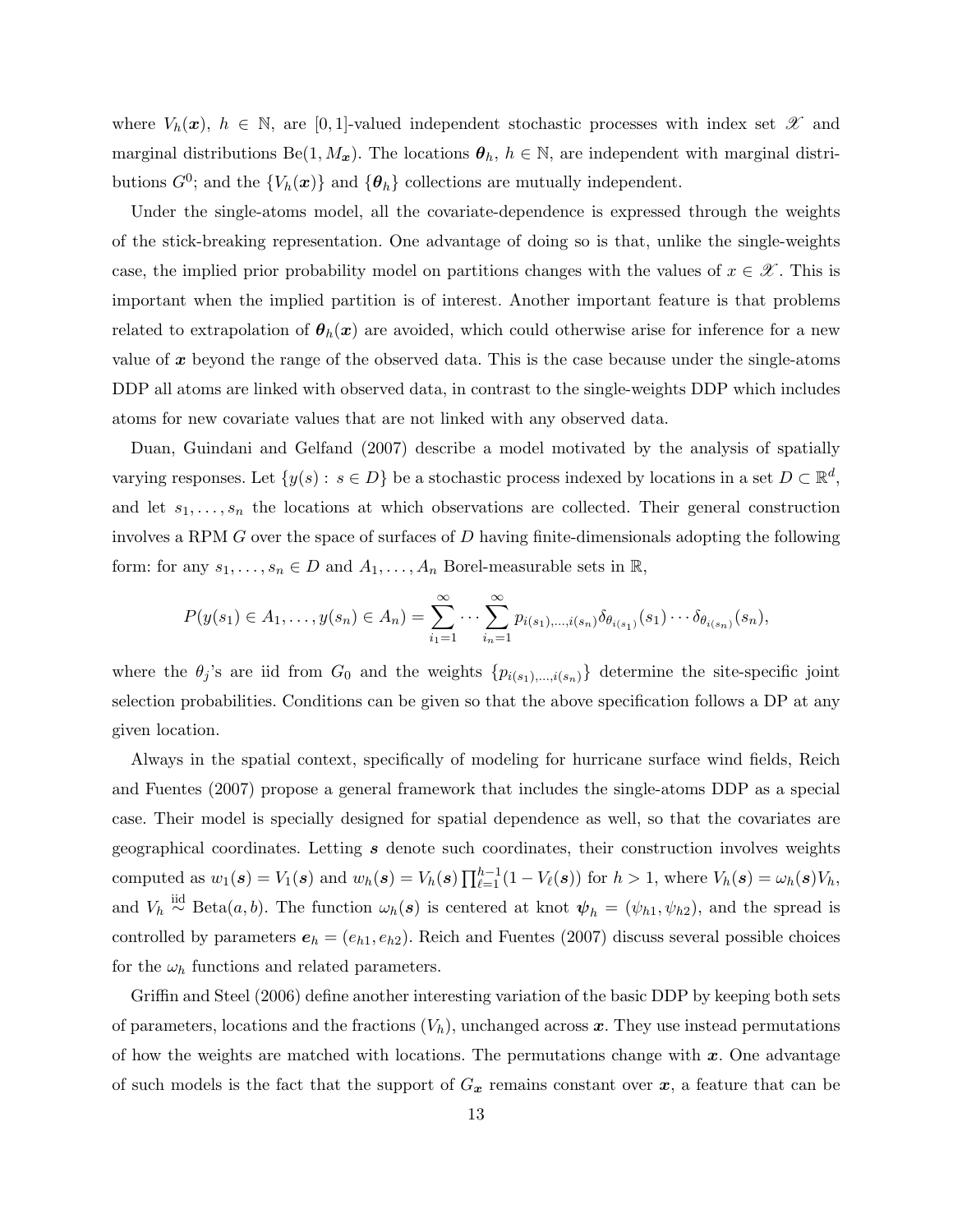important for extrapolation beyond the observed data. A modification of this idea was explored by Griffin and Steel (2010) to generate what they called the DP regression smoother. The construction is centered over a class of regression models, and dependence is on the weights. More recently, similar ideas are used by Griffin and Steel (2011) to construct a family of prior distributions for a sequence of time dependent general RPMs that include the DDP setting as a special case. Another simple sequence of time-dependent DDPs was proposed by Gutiérrez, Mena and Ruggiero (2016), with a Markov chain structure for the sequence of time-varying sticks, and with application to the analysis of air quality data.

#### 3. VARIATIONS OF MACEACHERN'S DDP

In this section we discuss a variety of models extending the original definition (3). Many of these extensions are based on constructing independent weights and atoms processes indexed by covariates, but that do not necessarily produce a DP-distributed random measure. From an intuitive viewpoint, these classes of models can be seen as taking the basic DP construction and altering some of their basic components in terms of predictors  $x \in \mathcal{X}$  to a form that may differ from the initial distributional properties. While this typically modifies the marginal DP property, the extra flexibility allows one to tailor the properties of the model to fit specific applications.

# 3.1 Weighted mixture of DPs (WMDP)

Dunson, Pillai and Park (2007) proposed a data-based prior using the observed predictors  $x_1, \ldots, x_n$ . For every  $x \in \mathcal{X} \subset \mathbb{R}^p$ , they considered the following construction

$$
G_{\boldsymbol{x}}(\bullet) = \sum_{j=1}^n \left( \frac{\gamma_j K(\boldsymbol{x}, \boldsymbol{x}_j)}{\sum_{\ell=1}^n \gamma_\ell K(\boldsymbol{x}, \boldsymbol{x}_\ell)} \right) G_j(\bullet),
$$

with

 $\gamma_j\mid \kappa\stackrel{iid}{\sim}\Gamma(\kappa,n\kappa),\quad G_j\mid M,G_0\stackrel{iid}{\sim}DP(M,G_0),$ 

where  $K: \mathcal{X} \times \mathcal{X} \longrightarrow \mathbb{R}^+$  is a bounded kernel function. The choice of K impacts the degree of borrowing of information from the neighbors in estimating the distribution at any particular predictor value  $x$ . Some choices are discussed in the original technical report. In the paper, they considered

(9) 
$$
K(\boldsymbol{x}, \boldsymbol{x}') = \exp\left\{\psi||\boldsymbol{x} - \boldsymbol{x}'||^2\right\}, \quad \psi \mid \mu_{\psi}, \sigma_{\psi}^2 \sim LN(\mu_{\psi}, \sigma_{\psi}^2),
$$

where  $LN(a, b)$  denotes the log-normal distribution with parameters  $a \in \mathcal{R}$  and  $b > 0$ . With this choice, the resulting model for a given x borrows more heavily from those  $G_j$ 's for which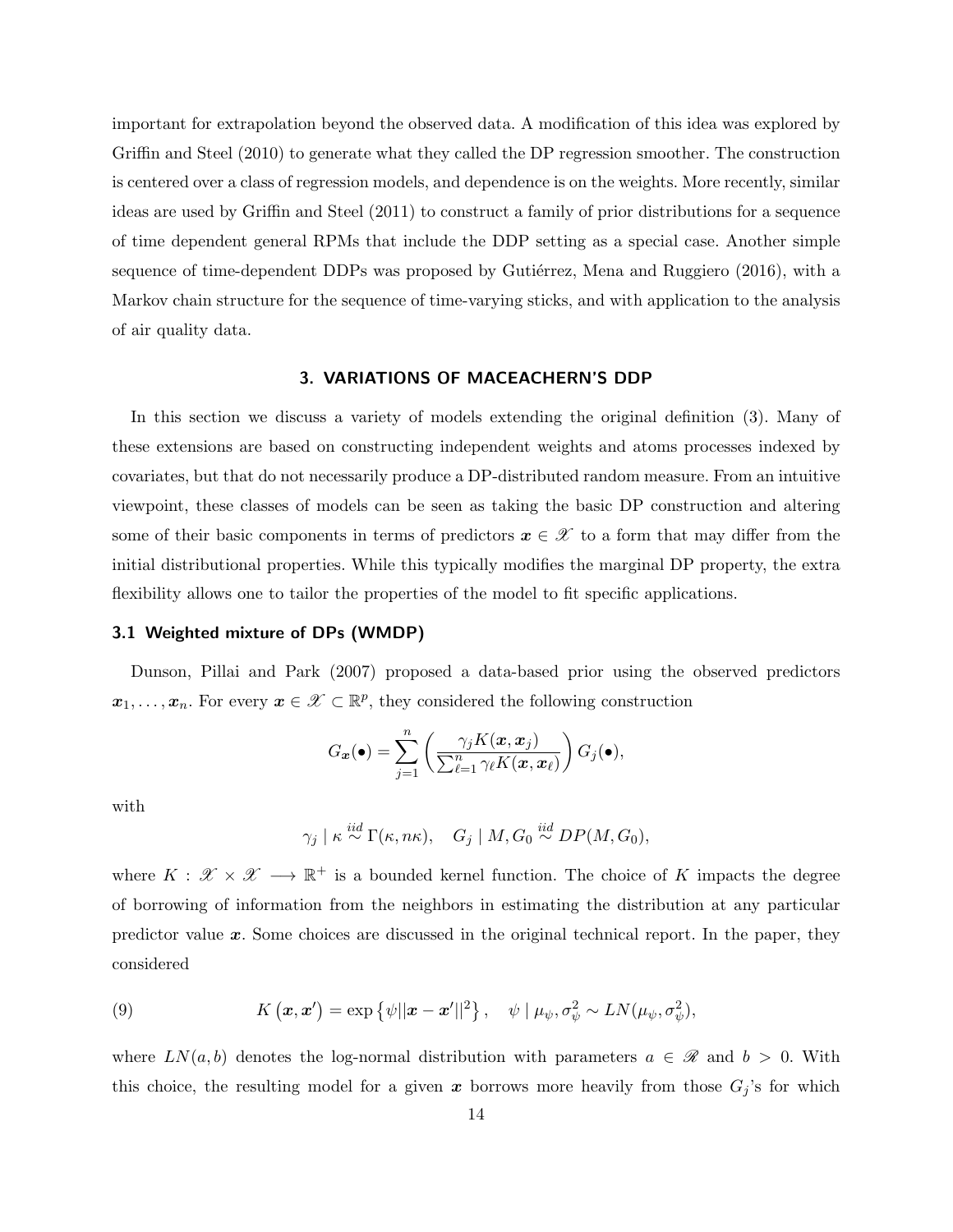the corresponding  $x_j$  is close to x. One primary application of this particular construction is in the context of density regression i.e. in measuring how a probability distribution on the space of responses  $\mathscr Y$  changes according to predictors  $x \in \mathscr X$ .

### 3.2 Kernel stick-breaking

The kernel stick-breaking process (KSBP) was introduced by Dunson and Park (2008). For all  $x \in \mathcal{X} \subset \mathbb{R}^p$ , the KSBP is defined as follows

(10) 
$$
G_{\boldsymbol{x}}(\bullet) = \sum_{h=1}^{\infty} \left\{ W(\boldsymbol{x}; \boldsymbol{\Gamma}_h, V_h) \prod_{\ell < h} \left( 1 - W(\boldsymbol{x}; \boldsymbol{\Gamma}_\ell, V_\ell) \right) \right\} G_h(\bullet),
$$

where  $W(\boldsymbol{x};\Gamma_h,V_h)=V_hK(\boldsymbol{x},\boldsymbol{\Gamma}_h)$ , with  $K:\mathscr{X}\times\mathscr{X}\longrightarrow[0,1]$ , e.g. as given in (9),  $V_h\mid a_h, b_h \stackrel{ind.}{\sim}$  $\text{Be}(a_h, b_h)$ ,  $\Gamma_h \mid H \stackrel{iid}{\sim} H$  (random kernel locations), and  $G_h \mid \mathcal{G} \stackrel{iid}{\sim} \mathcal{G}$  (random probability measures). The KSBP thus begins with an infinite sequence of basis random distributions  ${G_h}$  and then constructs covariate-dependent random measures by mixing according to distance from the random locations  $\Gamma_h$ , with stick-breaking probabilities that are defined as a kernel multiplied by Betadistributed weights. It is also possible to simplify the definition of KSBP, adopting the particular form

$$
G_{\boldsymbol{x}}(\bullet) = \sum_{h=1}^{\infty} \left\{ W(\boldsymbol{x}; \boldsymbol{\Gamma}_h, V_h) \prod_{\ell < h} \left( (1 - W(\boldsymbol{x}; \boldsymbol{\Gamma}_\ell, V_\ell) \right) \right\} \delta_{\boldsymbol{\theta}_h}(\bullet),
$$

where  $W(\boldsymbol{x};\Gamma_h,V_h) = V_h K(\boldsymbol{x},\boldsymbol{\Gamma}_h)$ , with  $K: \mathscr{X} \times \mathscr{X} \longrightarrow [0,1], V_h \mid M \stackrel{iid}{\sim} \text{Be}(1,M)$ ,  $\boldsymbol{\Gamma}_h \mid H \stackrel{iid}{\sim} H$ (random kernel locations), and  $\theta_h \mid G_0 \stackrel{iid}{\sim} G_0$ . This amounts to replacing the random measure  $G_h(\bullet)$  defined in (10) by just a single atom  $\theta_h$ . Compared to the former, this latter version of KSBP greatly reduces model complexity while still retaining some flexibility.

#### 3.3 Probit and logit stick-breaking

Chung and Dunson (2009) introduced a modification of the stick-breaking representation for DPs where the Beta random variables are replaced by normally distributed random variables transformed using the standard normal CDF. They refer to the resulting measure as the probit-stick breaking (PSB) process. The PSB is defined by

(11) 
$$
G(\bullet) = \sum_{h=1}^{\infty} \left\{ \Phi(\eta_h) \prod_{\ell < h} (1 - \Phi(\eta_\ell)) \right\} \delta_{\theta_h}(\bullet),
$$

where  $\eta_h \mid \mu \stackrel{iid}{\sim} N(\mu, 1)$  and  $\boldsymbol{\theta}_h \mid G_0 \stackrel{iid}{\sim} G_0$ . If  $\mu = 0$ , (11) reduces to a regular DP with  $M = 1$ , i.e. uniformly distributed sticks. Chung and Dunson (2009) also consider a covariate-dependent version of the PSB to model sets of related probability distributions. This is done by replacing the  $\eta_h$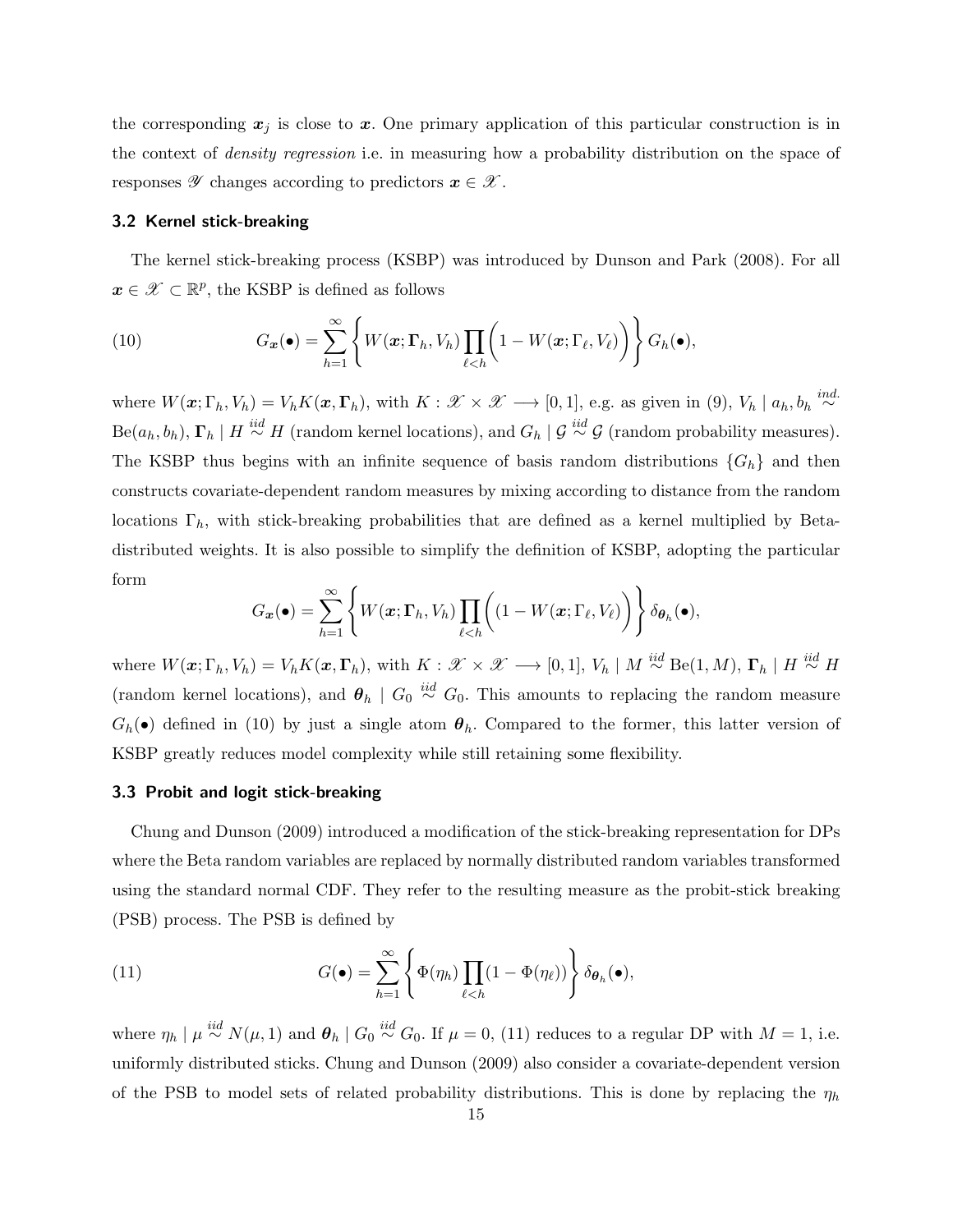variables with suitable stochastic processes or regression functions. For instance, if  $\{\eta_h(\bm{x}) : \bm{x} \in \mathcal{X}\}\$ denote independent Gaussian processes with unit variance, a dependent PSB can be defined as

(12) 
$$
G_{\boldsymbol{x}}(\bullet) = \sum_{h=1}^{\infty} \left\{ \Phi(\eta_h(\boldsymbol{x})) \prod_{\ell < h} \left[ 1 - \Phi(\eta_\ell(\boldsymbol{x})) \right] \right\} \delta_{\boldsymbol{\theta}_h}(\bullet).
$$

A similar modification can be obtained by taking  $\eta_h(x) = x^T \gamma_h$ . More generally, let  $\eta_h(x) =$  $\alpha_h + f_h(x)$  with  $\alpha_h \sim N(\mu, 1)$  and  $f_h : \mathbb{R}^p \to \mathbb{R}$  an unknown regression function, characterized by finitely many parameters  $\phi_h$ , with  $\phi_h \sim H$ . Denote this model as  $\mathrm{PSBP}(\mu, H, G_0)$ . One main focus of the proposal in Chung and Dunson (2009) was variable selection. To that end, they assume the model

$$
y \mid \boldsymbol{x} \sim f(y \mid \boldsymbol{x}) = \int N(y \mid \boldsymbol{x}'\boldsymbol{\beta}, \tau^{-1}) \, dP_{\mathscr{X}}(\boldsymbol{\beta}, \tau), \quad P_{\mathscr{X}} = \{P_{\boldsymbol{x}} : \boldsymbol{x} \in \mathscr{X}\} \sim \text{PSBP}(\mu, \boldsymbol{H}, G_0),
$$

where the variable selection structure is here introduced in  $H$  and in  $G_0$ , and by considering inclusion/exclusion indicators at the level of the atoms in (12). See further discussion on PSBP in Rodríguez and Dunson (2011). A related construction, termed the logit-stick breaking process was proposed in Ren et al. (2011), which essentially replaces the probit by a logit link in (11). Applications of logit-stick breaking processes to density regression can be found in Rigon and Durante (2020).

#### 3.4 Hierarchical mixture of DP

Consider again the case  $\mathscr{X} = \{1, \ldots, J\}$ , as in the example presented in Section 1, and let  $\mathcal{G} = \{G_x : x \in \mathcal{X}\}\ = \{G_1, \ldots, G_J\}.$  Motivated by the need to borrow strength across related studies (a situation also arising in applications of meta-analysis), Müller, Quintana and Rosner (2004) proposed a hierarchical DP model. In this construction, the probability distribution for group  $j$  is a weighted mixture of independent random measures. Specifically, the probability model for a group is defined as a mixture of a common distribution  $H_0$ , shared by all groups, and an idiosyncratic component  $H_j$ , which is specific to each group,

(13) 
$$
G_j(\bullet) = \epsilon H_0(\bullet) + (1 - \epsilon)H_j(\bullet),
$$

where  $\epsilon \in [0,1]$  controls the level of dependence in the set  $\mathcal{G}$ , and  $H_0, H_1, \ldots, H_J$  are assumed to be independent DPs. The two extreme cases depicted in Figure 1 correspond to  $\epsilon = 1$  for panel (a), i.e. a single common measure, and  $\epsilon = 0$  for panel (b), i.e. independent model and no borrowing of strength. Model (13) represents then a trade-off between these two extreme options, allowing one to borrow strength through the common part, while retaining flexibility for the study-specific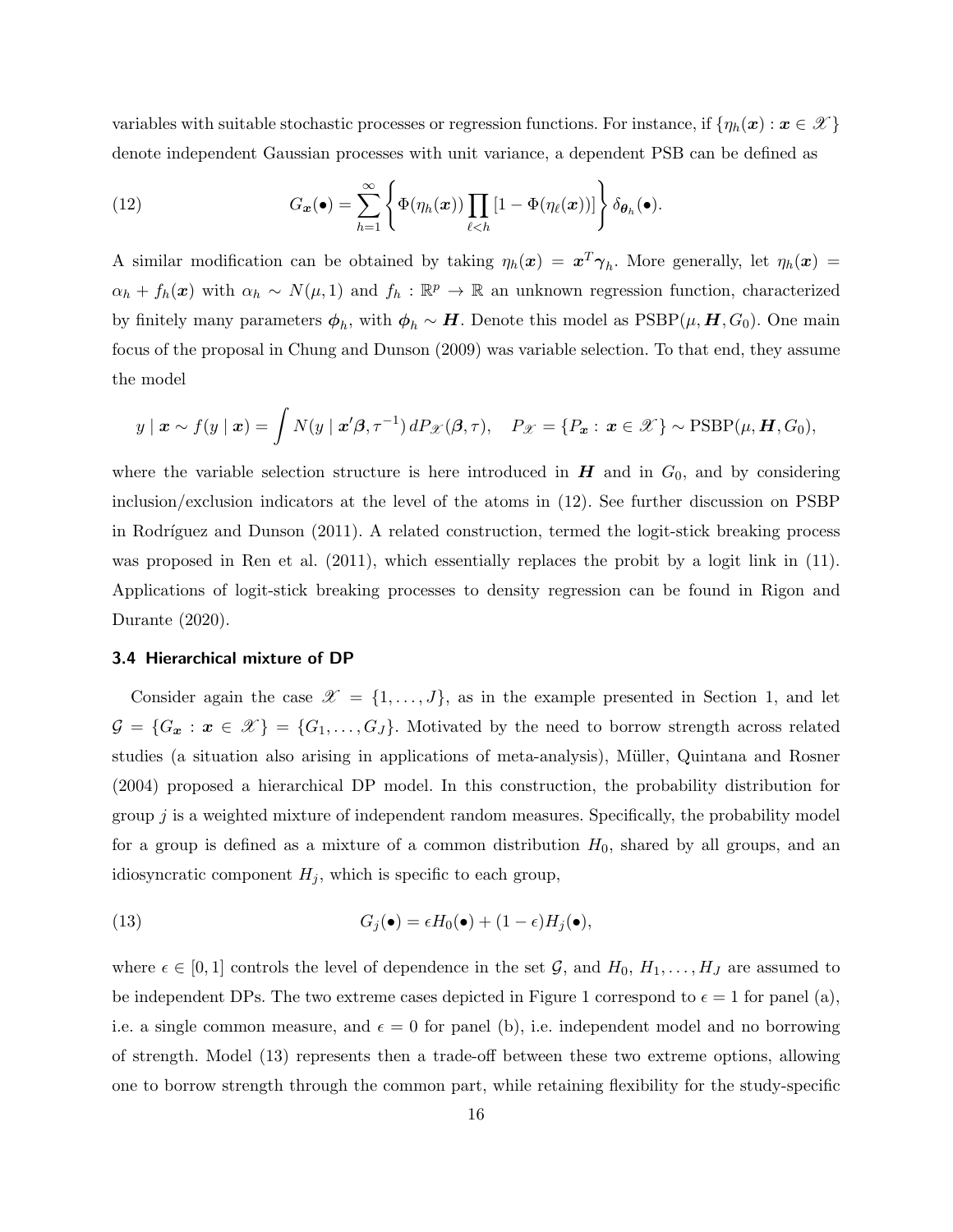part of the model. More recently, Wang and Rosner (2019) used this construction to propose a propensity score-based mixture model to combine subject-level information from randomized and registry studies, their goal being inference on a causal treatment effect.

Extending (13) to the case of continuous predictors can be easily accomplished by combining a study index,  $j$ , continuous predictors  $z$ , and setting up

$$
G_{j,z}(\bullet) = \epsilon H_{0,z}(\bullet) + (1 - \epsilon)H_{j,z}(\bullet),
$$

where  $H_{0,z}, H_{1,z}, \ldots, H_{J,z}$  are now independent MacEachern's DDPs based on the continuous predictors z, incorporating dependence on predictors as in the LDDP or ANCOVA-DDP of Section 2.2.1, according to the available covariates types. The construction is easily modified to allow for study-specific variation in the weight assigned to the idiosyncratic component  $H_j$  by replacing  $\epsilon$  with  $\epsilon_j$ .

A clever variation of this construction is introduced in Kolossiatis, Griffin and Steel (2013) who chose the weight  $\epsilon$  to ensure that  $G_j$  remains marginally a DP again. A more general version of the same construction appears in Camerlenghi et al. (2019).

#### 3.5 Hierarchical DP of Teh et al. (2006)

In the context of  $\mathcal{X} = \{1, \ldots, J\}$ , Teh et al. (2006) proposed a model that induces an ANOVA type of dependence. In their construction, referred to as the hierarchical DP (HDP), the random probability measure for the jth group  $G_j$ ,  $j = 1, \ldots, J$ , is a DP conditional on a common measure G, which in turn is also a DP,

(14) 
$$
G_j \mid M_j, G \stackrel{ind.}{\sim} DP(M_j, G), \qquad j = 1, \ldots, J, \qquad G \mid M, G_0 \sim DP(M, G_0).
$$

A main motivation behind the particular form adopted in (14) was to provide a model that allows for sharing clusters among related subpopulations. Teh et al. (2006) consider the analysis of text, where a primary goal was to share clusters among various documents within a cluster, and also to share clusters among various corpora. The HDP facilitates the construction of clusters at various levels, due to its hierarchical formulation. In fact, this clustering structure can be described in terms of a Chinese restaurant franchise, where at each of a collection of restaurants customers sit at tables organized by dishes, and dishes can be ordered from a global menu available to all restaurants. This construction, if restricted to a single restaurant, reduces to the usual Chinese restaurant process (Aldous, 1985) that is colloquially used to describe the DP.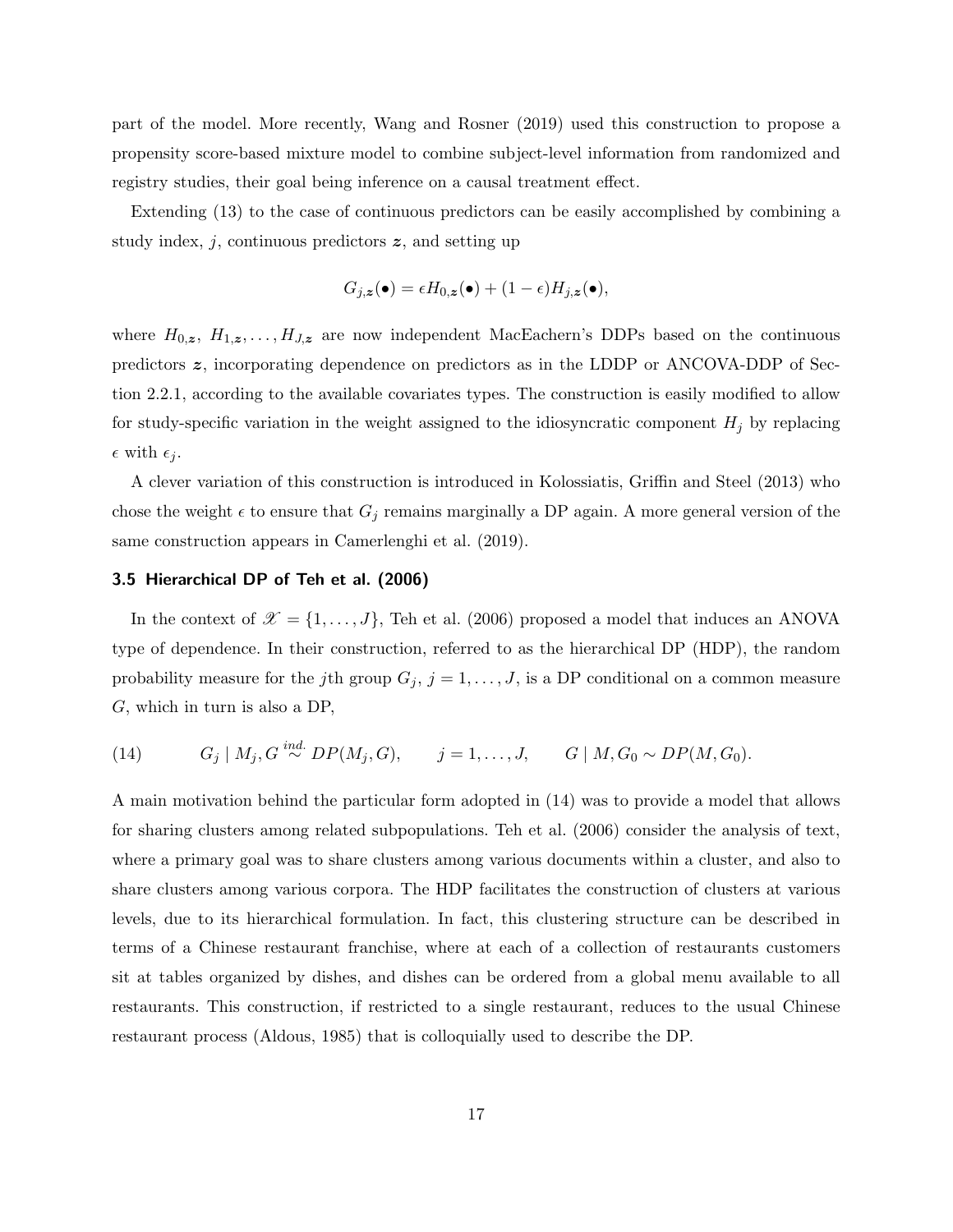#### 3.6 The nested DP

Also in the context of  $\mathcal{X} = \{1, \ldots, J\}$ , Rodríguez, Dunson and Gelfand (2008) proposed an alternative model, referred to as the nested DP. In their construction the law of the random probability measure for the jth group  $G_j$ ,  $j = 1, \ldots, J$ , is an infinite mixture of trajectories of DPs,

(15) 
$$
G_j \stackrel{ind.}{\sim} \sum_{h=1}^{\infty} \pi_h \delta_{G_h^*}(\bullet), \qquad j=1,\ldots,J, \qquad G_h^* \mid M_2, H \stackrel{i.i.d.}{\sim} DP(M_2,H),
$$

where  $\pi_h = V_h \prod_{\ell \leq h} (1 - V_{\ell}),$  with  $V_h | M_1 \stackrel{i.i.d.}{\sim} \text{Be}(1, M_1),$  for  $h = 1, 2, \ldots$ . The main motivation behind (15) was to construct a clustering of individuals across the different groups, e.g. patients within different medical centers. The NDP model aims to simultaneously cluster patients within centers, borrowing information across centers for which similar clusters are detected, and to cluster different centers. This is then a type of multilevel clustering.

By way of comparison, it can be noted that in the HDP of Teh et al. (2006), the random measures in  $G = \{G_1, \ldots, G_J\}$  share the same atoms but assign them different weights, while in the NDP two distributions  $G_{j_1}$  and  $G_{j_2}$  either share both atoms and weights (i.e. they are identical) or share nothing at all. Thus, the NDP allows for clusters at the level of the responses and also at the level of distributions, while the HDP allows for clusters only at the level of observations.

One of the limitations of the NDP is that for any two random measures  $G_{j_1}, G_{j_2}$  it supports only the two extreme cases of either all atoms and weights shared, i.e.,  $G_{j_1} = G_{j_2}$ , or no atoms shared, but does not allow any intermediate configuration with some atoms being shared. As a consequence, whenever there are ties of atoms between  $G_{j_1}$  and  $G_{j_2}$ , the nested structure forces the two random distributions to be identical. For a discussion of this problem see Camerlenghi et al. (2019) who introduce the latent nested process as a more general hierarchical prior for random probability measures that avoids this restriction. More recently, Beraha, Guglielmi and Quintana (2020) propose the semi-hierarchical DP as an alternative solution to the limitations inherent to latent nested processes, with the added benefit of computationally efficient implementations to the comparison and clustering of potentially many subpopulations.

Like any discrete random probability measure, the NDP can be used to define random partitions. Model (15) could be written in short as  $G_j \sim DP\{M_1, DP(M_2, H)\}$ . The outer DP, with total mass M<sub>1</sub> gives rise to a partition of X. Consider now samples  $y_{ji} \sim G_j$ ,  $i = 1, ..., n_j$ . The inner DP gives rise to random partitions of  $\mathscr{Y}_j = \{1, \ldots, n_i\}$ , i.e., the NDP defines a nested partition of  $\mathscr{X}$ and  $\mathscr{Y}_j$ , with the prior for the random partitions for  $\mathscr{Y}_j$  and  $\mathscr{Y}_{j'}$  being equal in distribution when  $G_j = G_{j'}$ . Curiously, exactly the same random nested partition on  $\mathscr X$  and  $\mathscr Y_j$  is implied by the enriched DP (EDP) defined in Wade, Mongelluzzo and Petrone (2011). The EDP defines a random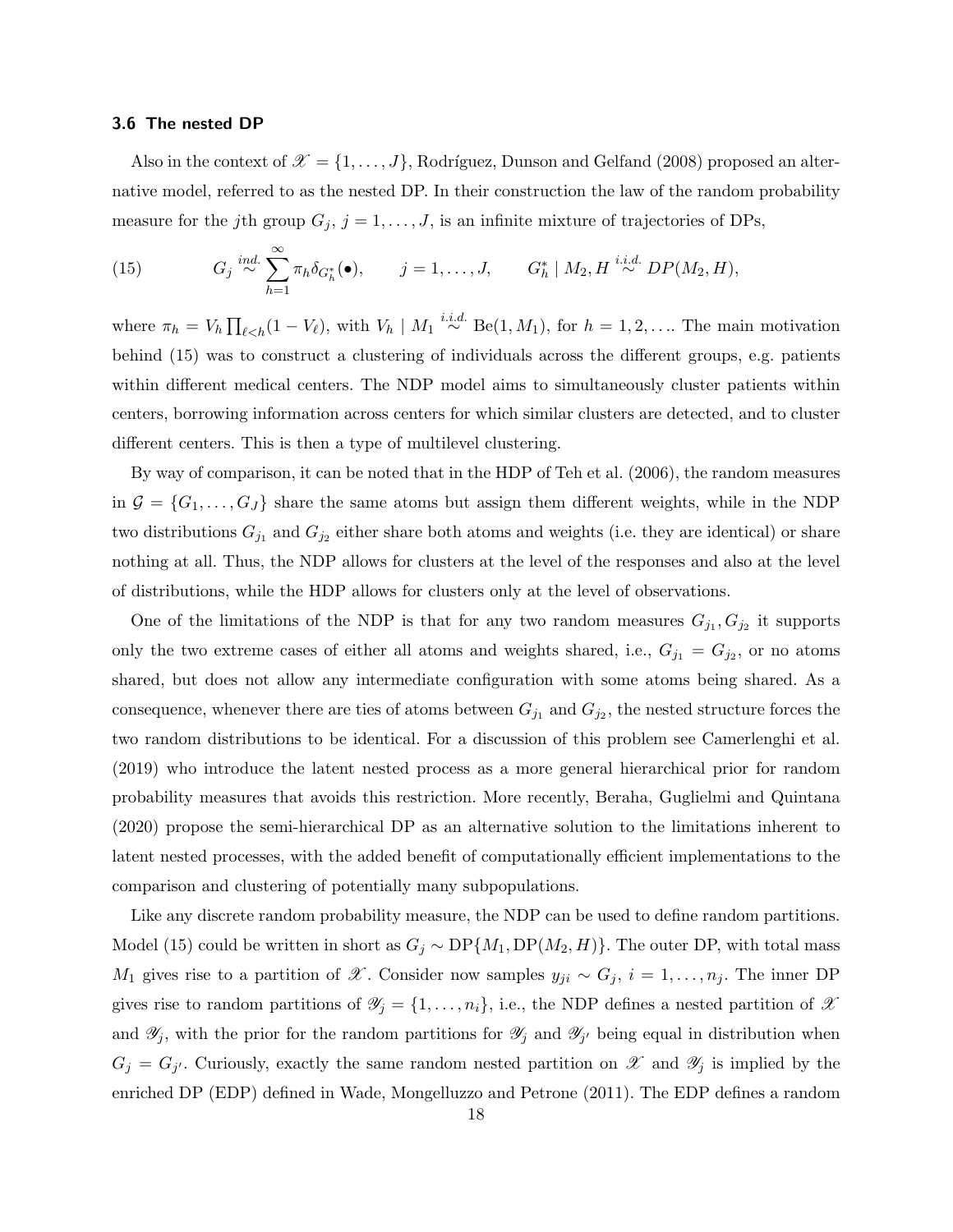probability measure for pairs  $(x_i, y_i)$  as  $P_X(x_i) P_{Y|X}(y_i | x_i)$ , which, as discrete random probability measures, gives rise to the same random nested partition.

#### 3.7 The product of independent DPs

Alternatively, Gelfand and Kottas (2001) proposed an approach based on the product of independent random measures. In this construction the distribution for the jth group  $G_j$ ,  $j = 1, \ldots, J$ , is given by

$$
G_j(\bullet) \equiv H_j(\bullet) \prod_{\ell < j} H_\ell(\bullet), \quad j = 1, \ldots, J,
$$

where

$$
H_j | M_j, H_{0j} \stackrel{ind.}{\sim} DP(M_j, H_{0j}), \quad j = 1, ..., J.
$$

The motivation for this construction arises from the need to define models that induce stochastic ordering for the random group specific distributions  $G_j$ . The ordering holds with probability 1 in the prior and so is also satisfied a posteriori.

#### 3.8 Other constructions

Chung and Dunson (2009) proposed a similar construction, referred to as the local DP, where the stick-breaking weights selected to define the probability weights depend on a set of random locations and their distances to a given predicted value. In this construction, the support points also depend on predictors.

Fuentes-García, Mena and Walker (2009) considered a dependent variation of geometric-weights stick-breaking processes (Mena, Ruggiero and Walker, 2011). In this construction, the stick-breaking weights are replaced by their expected value, thus reducing the number of parameters.

Dependent neutral to the right processes and correlated two-parameter Poisson-Dirichlet processes have been proposed by Epifani and Lijoi (2010) and Leisen and Lijoi (2011), respectively, by considering suitable L´evy copulas. The general class of dependent normalized completely random measures has been discussed, for instance, by Lijoi, Nipoti and Prünster (2014).

Another type of construction stems from the fact that the Dirichlet process is also a special case of a normalized random measure with independent increments (NRMI), as described in Regazzini, Lijoi and Prünster (2003). This means that if F has a DP distribution, then it can be expressed in the form

$$
F(\bullet) = \frac{\mu(\bullet)}{\mu(\Omega)},
$$

where  $\Omega$  is the space where the DP is defined, and  $\mu$  is a completely random measure on  $(\Omega, \mathcal{B}(\Omega))$ , that is, for any collection of disjoint sets  $A_1, A_2, \ldots$  in  $\mathcal{B}(\Omega)$ , the Borel  $\sigma$ -field in  $\Omega$ , the random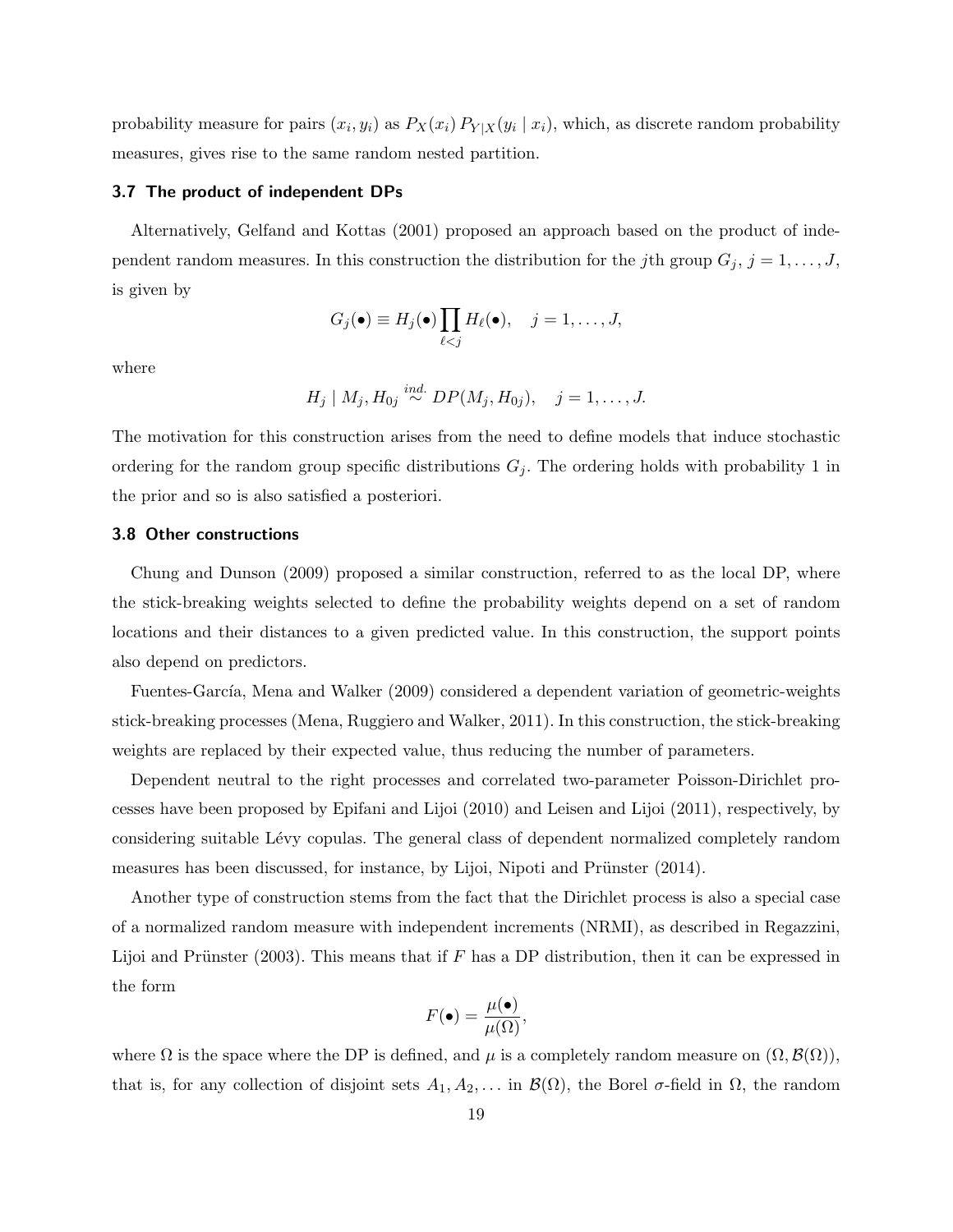variables  $\mu(A_1), \mu(A_2), \ldots$  are independent, and  $\mu(\cup_{j=1}^{\infty} A_j) = \sum_{j=1}^{\infty} \mu(A_j)$  holds true a.s. See, e.g. James, Lijoi and Prünster (2009). As shown in Ferguson (1973), the Dirichlet process arises as the normalized version of a Gamma process. Barrios et al. (2013), Favaro and Teh (2013) and Argiento, Guglielmi and Pievatolo (2010) discuss modeling with mixtures of NRMIs, and in particular discuss practical implementation of posterior simulation for such models. See additional MCMC implementation details in Building on related ideas, Epifani and Lijoi (2010) and Leisen and Lijoi (2011), proposed dependent neutral to the right processes and correlated two-parameter Poisson-Dirichlet processes, respectively, by considering suitable Lévy copulas. A more general class of dependent normalized completely random measures has been discussed, for instance, by Lijoi, Nipoti and Prünster (2014). This construction has also motivated work on defining DDPs by way of introducing dependence in NRMIs. Lin, Grimson and Fisher (2010) used this idea to propose a Markov chain of Dirichlet processes, and other extensions to normalized random measured are described in Chen, Ding and Buntine (2012) and in Chen et al. (2013).

# 4. THE INDUCED CONDITIONAL DENSITY APPROACH

The approaches described so far yield valid inferences when the set of predictors  $x$  are fixed by design or are random but exogenous. Notice that the exogeneity assumption permits us to focus on the problem of conditional density estimation, regardless of the data generating mechanism of the predictors, that is, if they are randomly generated or fixed by design (see, e.g., Barndorff-Nielsen, 1973, 1978). Under the presence of endogenous predictors, both the response and the predictors should be modeled jointly.

In the context of continuous responses and predictors, Müller, Erkanli and West (1996) proposed a DPM of multivariate Gaussian distributions for the complete data  $d_i = (y_i, x_i)'$ ,  $i = 1, \ldots, n$ , and looked at the induced conditional distributions. Although Müller, Erkanli and West (1996) focused on the mean function only,  $m(x) = E(y | x)$ , their method can be easily extended to provide inferences for the conditional density at covariate level  $x$ . The model is given by

$$
\boldsymbol{d}_{i} \mid G \stackrel{iid}{\sim} \int N_{k} \left(\boldsymbol{d}_{i} \mid \boldsymbol{\mu}, \boldsymbol{\Sigma}\right) dG(\boldsymbol{\mu}, \boldsymbol{\Sigma}),
$$

and

$$
G \mid M, G_0 \sim DP(M, G_0),
$$

where  $k = p + 1$  is the dimension of the complete data vector  $d_i$ , and the baseline distribution  $G_0$  is the conjugate normal-inverted-Wishart (IW) distribution  $G_0 \equiv N_k (\mu | m_1, \kappa_0^{-1} \Sigma) \times$ IW<sub>k</sub> ( $\Sigma | \nu_1, \Psi_1$ ). The model is completed with conditionally conjugate priors and hyperpriors on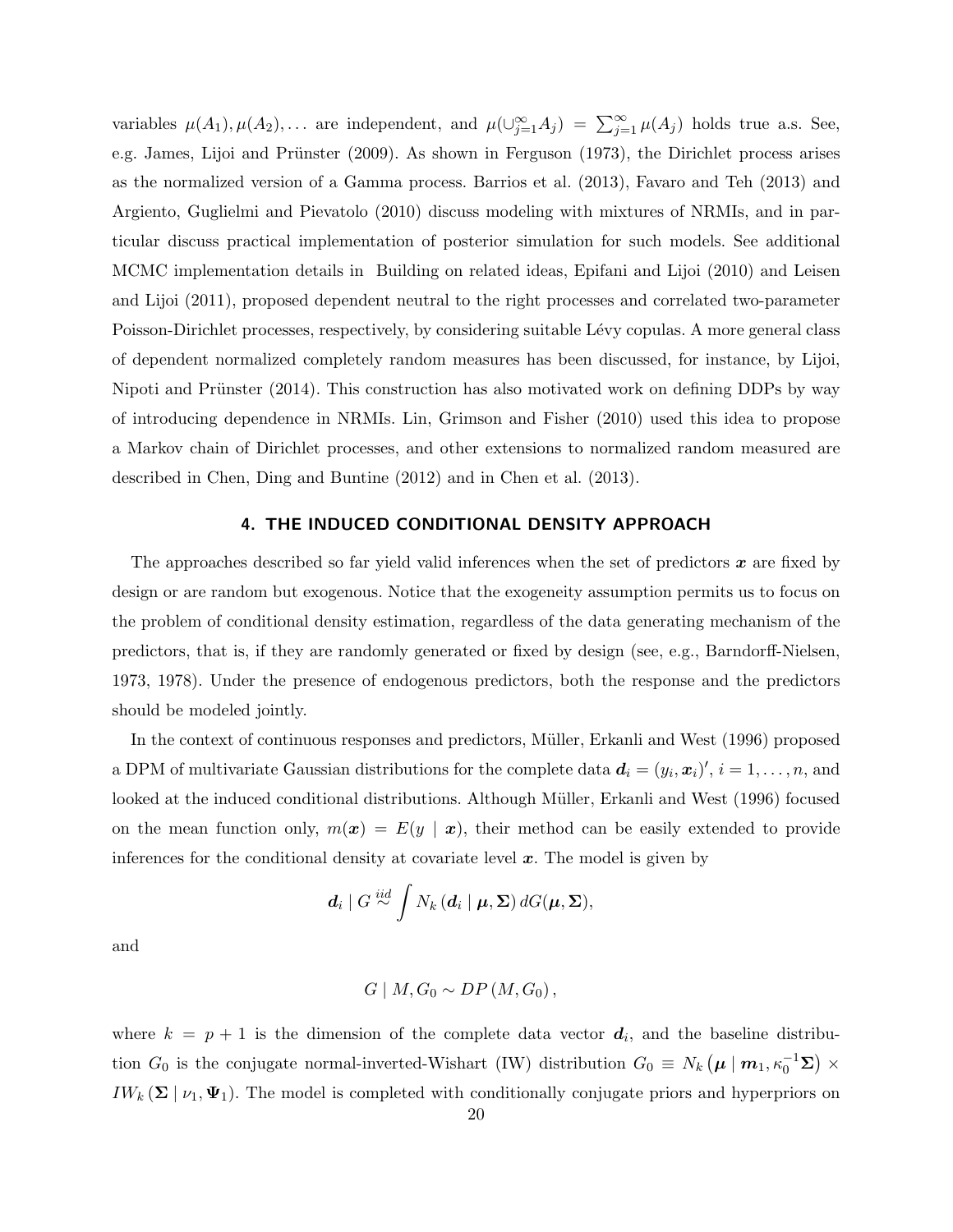$m_1$ ,  $\kappa_0$  and  $\Psi$ , and, if desired, a gamma hyperprior on M. The model induces a weight-dependent mixture model for the regression,

(16) 
$$
f_{\boldsymbol{x}}(y) = \sum_{h=1}^{\infty} \omega_h(\boldsymbol{x}) N(y \mid \beta_{0h} + \boldsymbol{x}' \boldsymbol{\beta}_h, \sigma_h^2),
$$

where

$$
\omega_h(\boldsymbol{x}) = \frac{w_h N_p(\boldsymbol{x} \mid \boldsymbol{\mu}_{2h}, \boldsymbol{\Sigma}_{22h})}{\sum_{\ell=1}^\infty w_\ell N_p(\boldsymbol{x} \mid \boldsymbol{\mu}_{2\ell}, \boldsymbol{\Sigma}_{22\ell})}, \qquad h = 1, 2, \ldots,
$$

 $\beta_{0 h} \, = \, \mu_{1 h} - \mathbf{\Sigma}_{12 h} \mathbf{\Sigma}_{22 h}^{-1} \boldsymbol{\mu}_{2 h}, \ \boldsymbol{\beta}_{h} \, = \, \mathbf{\Sigma}_{12 h} \mathbf{\Sigma}_{22 h}^{-1}$  $\frac{-1}{22h}$ , and  $\sigma_h^2 = \sigma_{11h}^2 - \Sigma_{12h} \Sigma_{22h}^{-1} \Sigma_{21h}$ . Here, the weights  $w<sub>h</sub>$  follow the usual DP stick-breaking construction, and the remaining elements arise from the standard partition of the vectors of means and (co)variance matrices given by

$$
\boldsymbol{\mu}_h = \left(\begin{array}{c} \mu_{1h} \\ \boldsymbol{\mu}_{2h} \end{array}\right) \text{ and } \boldsymbol{\Sigma}_h = \left(\begin{array}{cc} \sigma_{11h}^2 & \boldsymbol{\Sigma}_{12h} \\ \boldsymbol{\Sigma}_{21h} & \boldsymbol{\Sigma}_{22h} \end{array}\right),
$$

respectively.

The induced conditional density approach of Müller, Erkanli and West (1996) can be easily extended to handle mixed continuous,  $x_C$ , and discrete predictors,  $x_D$ , by considering a DPM model of product of appropriate kernels for discrete  $k_D$  and continuous  $k_D$  variables,

(17) 
$$
\boldsymbol{d}_i \mid G \stackrel{iid}{\sim} \int k_D(\boldsymbol{x}_{iD} \mid \boldsymbol{\theta}_1) k_C(y_i, \boldsymbol{x}_C \mid \boldsymbol{\theta}_2) dG(\boldsymbol{\theta}_1, \boldsymbol{\theta}_2),
$$

i.e., assuming a multiplicative structure in the joint model for  $(y, x_D, x_C)$  that mimics conditional independence of  $(y, x_C)$  and  $x_D$  given suitable parameter vectors  $\theta_1$  and  $\theta_2$ . Similar types of models, but looking only at the induced partition structures, are discussed in Müller and Quintana (2010). In particular, M¨uller, Quintana and Rosner (2011) proposed a version of (17) that may be viewed as integrating out the random measure  $G$  in (17), retaining only the random partition model, while still allowing for covariate dependence in the prior. This approach exploits the connection between the DP and product partition models. See, e.g., Quintana and Iglesias (2003).

We introduced the conditional density regression approach assuming endogenous predictors, when the construction of a joint probability model for  $(y_i, x_i)$  is natural. However, the same construction can be used to achieve the desired smooth locally weighted mixture of linear regressions even when the  $x_i$  are exogenous, or even if they are not random at all. The choice of model depends largely on properties of the model and ease of prior specification, tempered by computational concerns.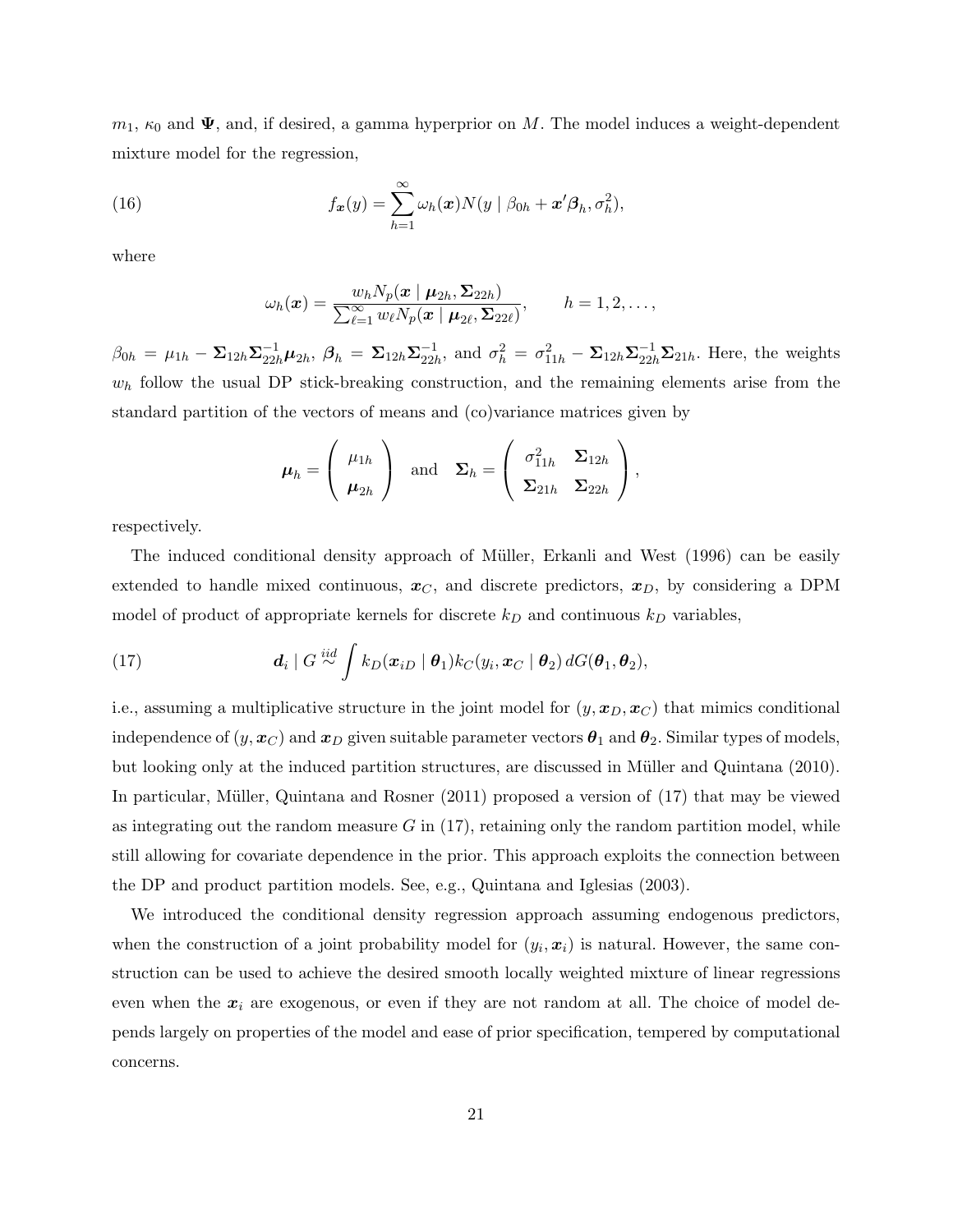#### 5. IMPLIED RANDOM PARTITIONS AND OTHER USES OF THE DDP MODEL

One of the common applications of the DP mixture model (1) is to define a random partition and allow statistical inference on such partitions. Consider an equivalent statement of i.i.d. sampling from (1) as a hierarchical model

(18) 
$$
y_i | \theta_i \sim p(y_i | \theta_i) \quad \text{and} \quad \theta_i \sim G,
$$

 $i = 1, \ldots, n$ . The discrete nature of the DP random measure G implies positive probabilities of ties among the  $\theta_i$  with  $K \leq N$  unique values  $\{\theta_1^*, \ldots, \theta_K^*\}$ . Defining  $S_j = \{i : \theta_i = \theta_j^*\}$  defines a partition  $\{1,\ldots,n\} = \bigcup_j S_j$ . A common application of the DP mixture model is to derive inference on such partitions  $\rho = \{S_1, \ldots, S_K\}$ , and interpret the partitioning subsets as meaningful subpopulations of the experimental units (e.g., patient subpopulations). In anticipation of the upcoming generalization to the DDP, we introduce a slightly different but equivalent definition of the clusters  $S_j$ . Recall the representation (2) of DP random measure,  $G = \sum w_h \delta_{\tilde{\theta}_h}$  Then the non-empty sets  $R_h = \{i : \theta_i = \tilde{\theta}_h\}$  $\{\theta_h\}$  describe the same partition  $\rho$ . We switched from indexing clusters by their common unique  $\theta_i$  values to identifying clusters by the matching atoms in G. Similarly we can set up a model for independent sampling using a DDP prior. Specifically, consider

(19) 
$$
y_i | \theta_i \sim p(y_i | \theta_i) \quad \text{and} \quad \theta_i | x_i = x \sim G_x,
$$

 $i = 1, \ldots, n$ , with a DDP prior on  $\mathcal{G} = \{G_x, x \in X\}$ . For the moment assume a categorical covariate  $x_i \in \{1, \ldots, n_x\}$ , and let  $G_x$ ,  $x = 1, \ldots, n_x$  denote the (marginal) random measures, and let  $I_x = \{i : x_i = x\}$  denote the subpopulation with covariate x. First, by the earlier argument the model implies a random partition  $\rho_x$  of  $I_x$ , marginally, for each x. Indexing clusters by the corresponding atom in  $G_x$  implicitly defines a joint prior on  $\{\rho_x, x \in X\}$ , or, alternatively, defines a partition of  $\{1, \ldots, n\}$  with clusters  $S_j$  that cut across  $I_x$ . In particular, the model implies a joint prior on  $(\rho_x, \rho_{x'})$  for any  $x \neq x'$ , and it allows for shared clusters across subpopulations. Different assumptions on various model aspects, such as dispersion in the baseline distribution, or total mass parameter, would have a practical effect on the this joint prior. Curiously, in contrast to the DP mixture model, the DDP model is not commonly used for inference on these implied random partition(s).

Another feature of the DDP model is inference about distributional homogeneity. To be specific, consider again the context of independent sampling in (18) with a categorical covariate  $x \in \{1, \ldots, n_x\}$  and let  $f_x(y) = \int p(y | \theta) dG_x(\theta)$  denote the implied marginal distribution of  $y_i | x_i = x$ . In many applications investigators might be interested in the event  $f_x = f_{x'}$  for  $x \neq x'$ .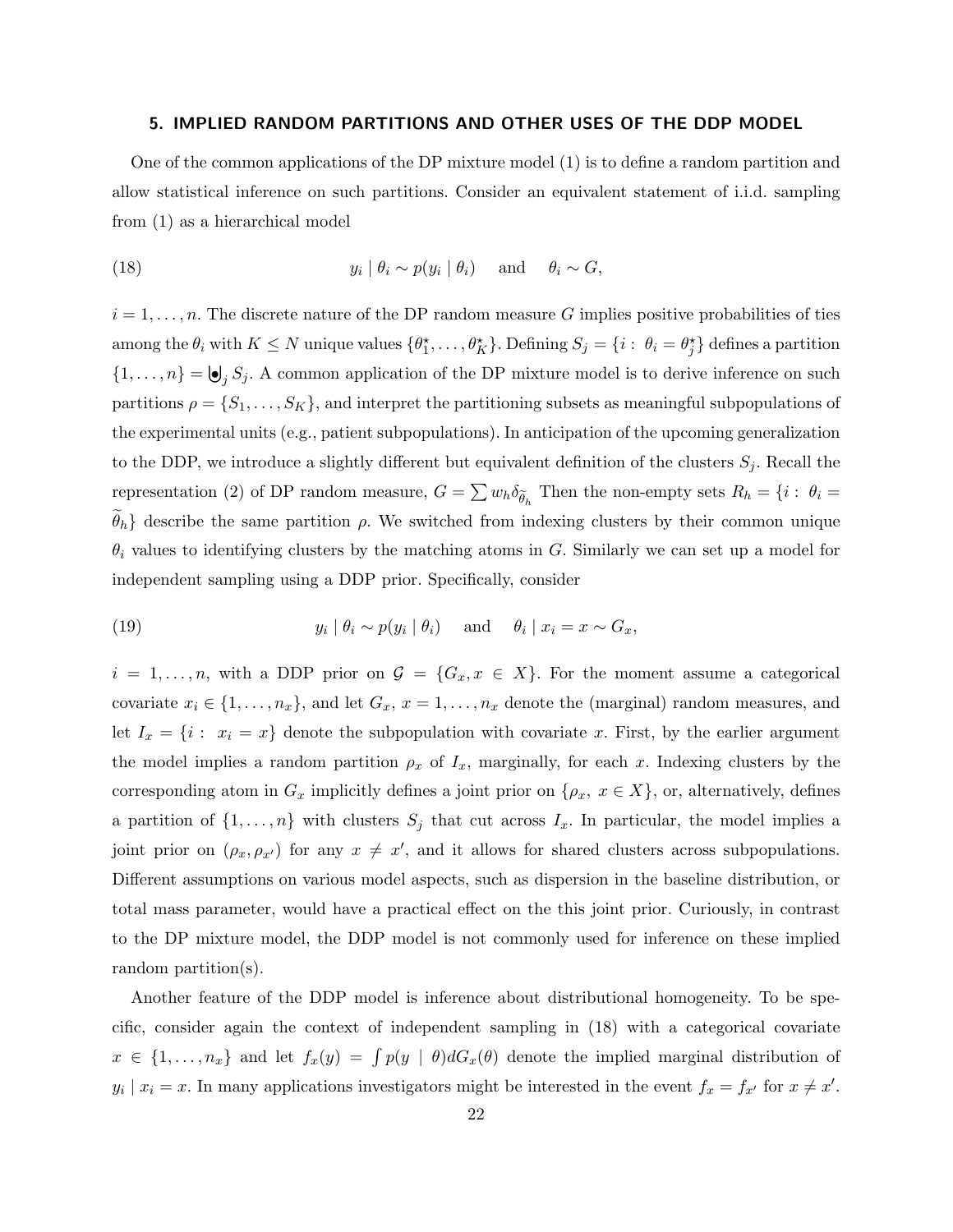While the DDP prior, short of a pathological special case, implies zero prior probability for exact equality, posterior inference includes meaningful posterior probabilities for  $\{d(f_x, f_{x'}) > \epsilon\}$  for any well defined distance of the two distributions. Specifics would depend on particular applications. Related summaries, for example, by displaying posterior means for  $f_x$  over x are shown in some papers using DDP priors for density regression. See, e.g. Gutiérrez et al. (2019).

# 6. APPLICATION TO AUTOREGRESSIVE MODELS

We illustrate some of the discussed DDP-based nonparametric regression models. We implement inference under the ANOVA-DDP or LDDP model of (5) and conditional density regression as in (16) to model (auto-)regression on  $x_t = y_{t-1}$  in time series data, using the LDDP model (20)

$$
y_t | y_{t-1} = y, \beta_{t0}, \beta_{t1}, \sigma_t^2 \sim N(\beta_{t0} + \beta_{t1}y, \sigma_t^2), \quad (\beta_{t0}, \beta_{t1}, \sigma_t^2) | G \stackrel{\text{iid}}{\sim} G, \quad G \sim DP(M, G_0(\cdot | \eta)),
$$

where  $t = 2, \ldots, n$ , i.e. we mix over the linear coefficients and the variance. The dependence in (20) is conveyed through linear functions of the first lagged response in the atoms, keeping common weights. Here,  $G_0(\cdot | \eta)$  is the centering measure with hyperparameters  $\eta$ . Following Jara et al. (2011) we use  $G_0 \equiv N_2 (\beta \mid \mu_b, S_b) \Gamma(\sigma^{-2} \mid \tau_1/2, \tau_2/2)$ , and complete the prior specification as

$$
M \mid a_0, b_0 \sim \Gamma(a_0, b_0), \qquad \tau_2 \mid \tau_{s_1}, \tau_{s_2} \sim \Gamma(\tau_{s_1}/2, \tau_{s_2}/2),
$$
  

$$
\boldsymbol{\mu}_b \mid \boldsymbol{m}_0, \boldsymbol{S}_0 \sim N_p(\boldsymbol{m}_0, \boldsymbol{S}_0), \qquad \boldsymbol{S}_b \mid \nu, \boldsymbol{\Psi} \sim I W_p(\nu, \boldsymbol{\Psi}).
$$

For this illustration, we consider two specific datasets:

Data set  $D1$  are the Old Faithful geyser data (Härdle, 1991), available as part of the datasets library available in R, consisting of  $n = 272$  observations on eruption times (in minutes) and waiting times to the next eruption (also in minutes). Data set  $D2$  is a time series of the Standard & Poor's 500 index, from February 9, 1993 through February 9, 2015. It is available in the R package *pdfetch* (Reinhart, 2019), using the command

# pdfetch\_YAHOO("SPY",fields = "adjclose", from = as.Date("1993-02-09"), to = as.Date("2015-02-09"))

In the following results we compare inference under model (20) with inference under density regression, as in (16), again using  $x_t = y_{t-1}$ . Recall that a conditional density approach is based on a DPM model for  $\{(y_t, y_{t-1}) : t = 2, ..., n\}.$ 

In all cases, we used hyperparameters as in Jara et al. (2011). Results for **D1** are shown in Figure 3. In particular, we show a comparison posterior inference for  $G_x$  for (a)  $y_{t-1} = 58$ , (b)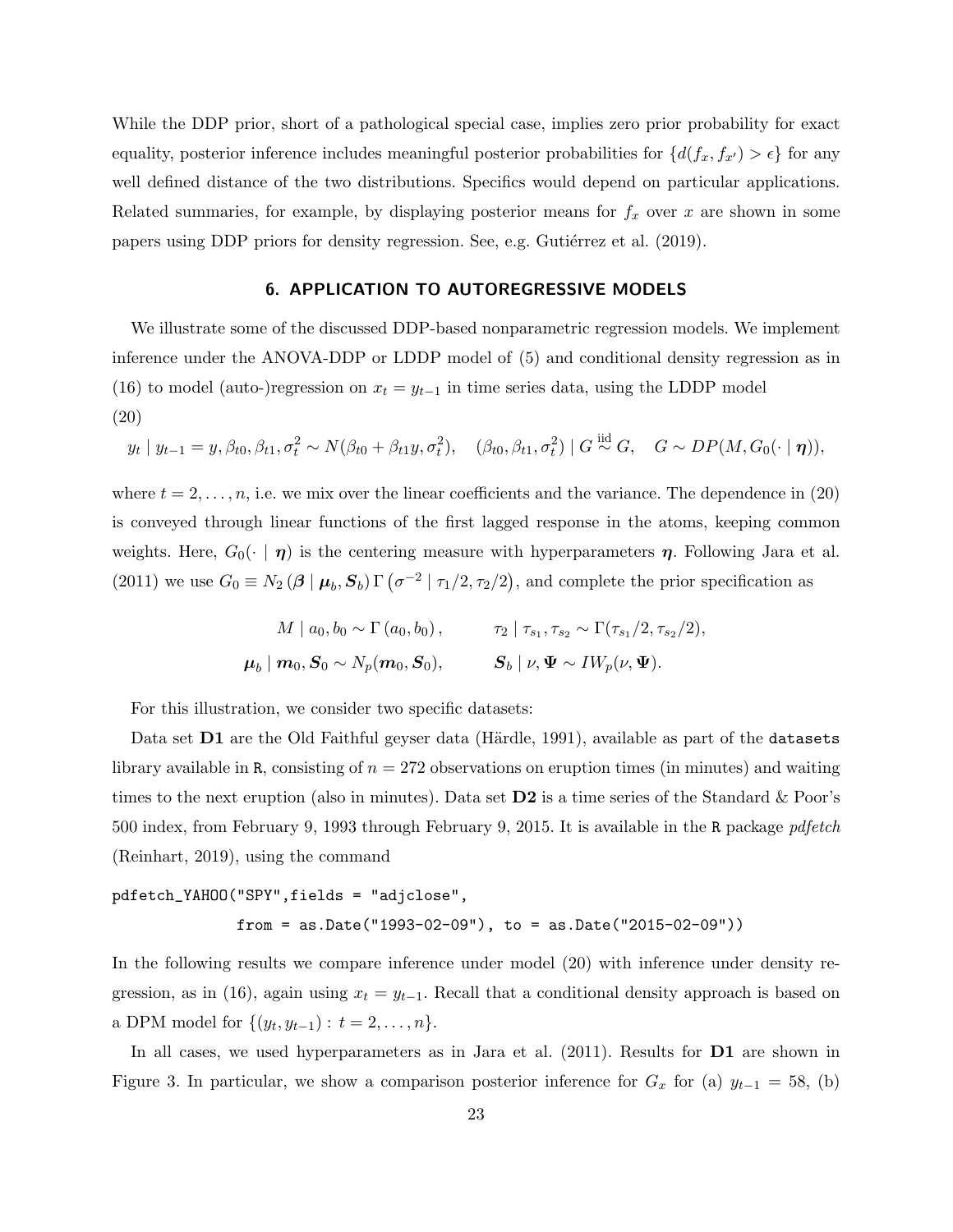

FIG 3. Old Faithful Geyser data: Posterior estimated  $G_x$ , i.e., posterior predictive densities (mean and point-wise 95% HPD intervals) for the waiting times at lagged times (a)  $y_{t-1} = 58$ , (b)  $y_{t-1} = 76$  and (c)  $y_{t-1} = 82$ , including 95% HPD credibility bands. The red curve shows inference under the LDDP model. The green curve shows inference under the conditional density approach.

 $y_{t-1}$  = 76 and (c)  $y_{t-1}$  = 82. While there are some model-specific differences in the estimated distributions  $G_x$ , they both largely agree on the bimodal nature.

Figure 4 shows  $G_x$  over a grid of lagged values  $x_t = y_{t-1}$ , under the conditional density approach. In this figure, the bimodality is also seen in the data (red dots). The solid blue curve in Figure 4 shows the posterior mean  $E(y_t | y_{t-1})$  with 95% credibility bands (blue dashed curves).

In contrast, similar inference for the LDDP (not shown) shows a straight line for the mean process  $E(G_x|y)$ , as a function of x, as is implied by the linear structure of  $\theta_h(x)$  under the LDDP. See also Figure 5 below

Figure 5 shows the same results for the S&P500 data, using the same models as above. As before, the data are shown as red dots, and blue lines show the posterior predictive means (solid line) together with a 95% HPD interval (dashed line). Interestingly, for the LDDP model the HPD lines fall outside the plotting region.

## 7. CONCLUDING REMARKS

DDPs have come a long way since they were originally proposed. By its very definition, a DDP has the potential to incorporate covariate indexing (dependence) either in the atoms or the weights or both. The results in Barrientos, Jara and Quintana (2012) show that under full support of the stochastic processes that are used to convey covariate dependence, the resulting DDP has full sup-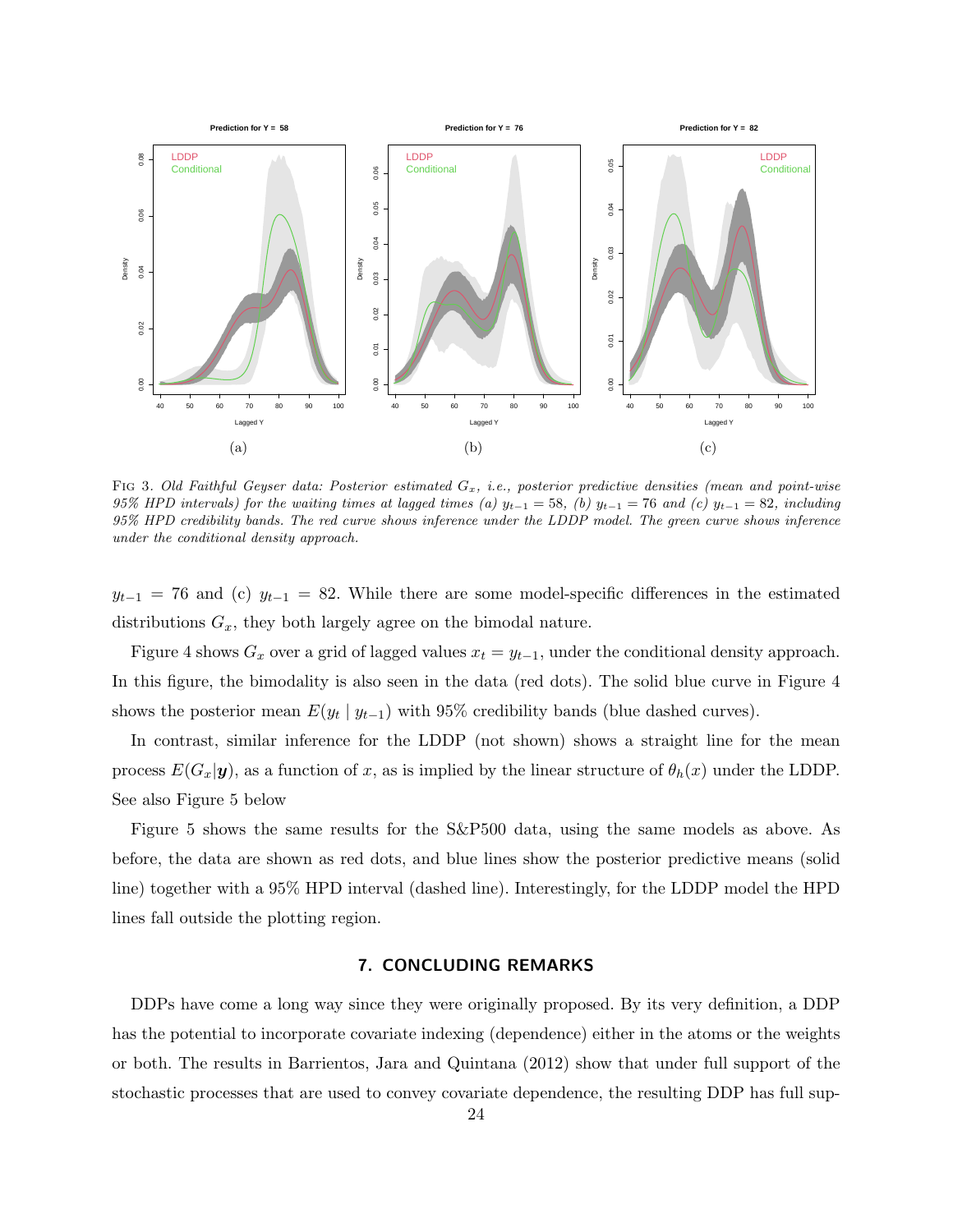# **Conditional DDP**



FIG 4. Old Faithful Geyser data: Posterior estimated densities  $G_x$  for a grid of lagged values  $x_t = y_{t-1}$ . The blue curve shows conditional mean process (solid line), with 95% credible intervals (dashed line).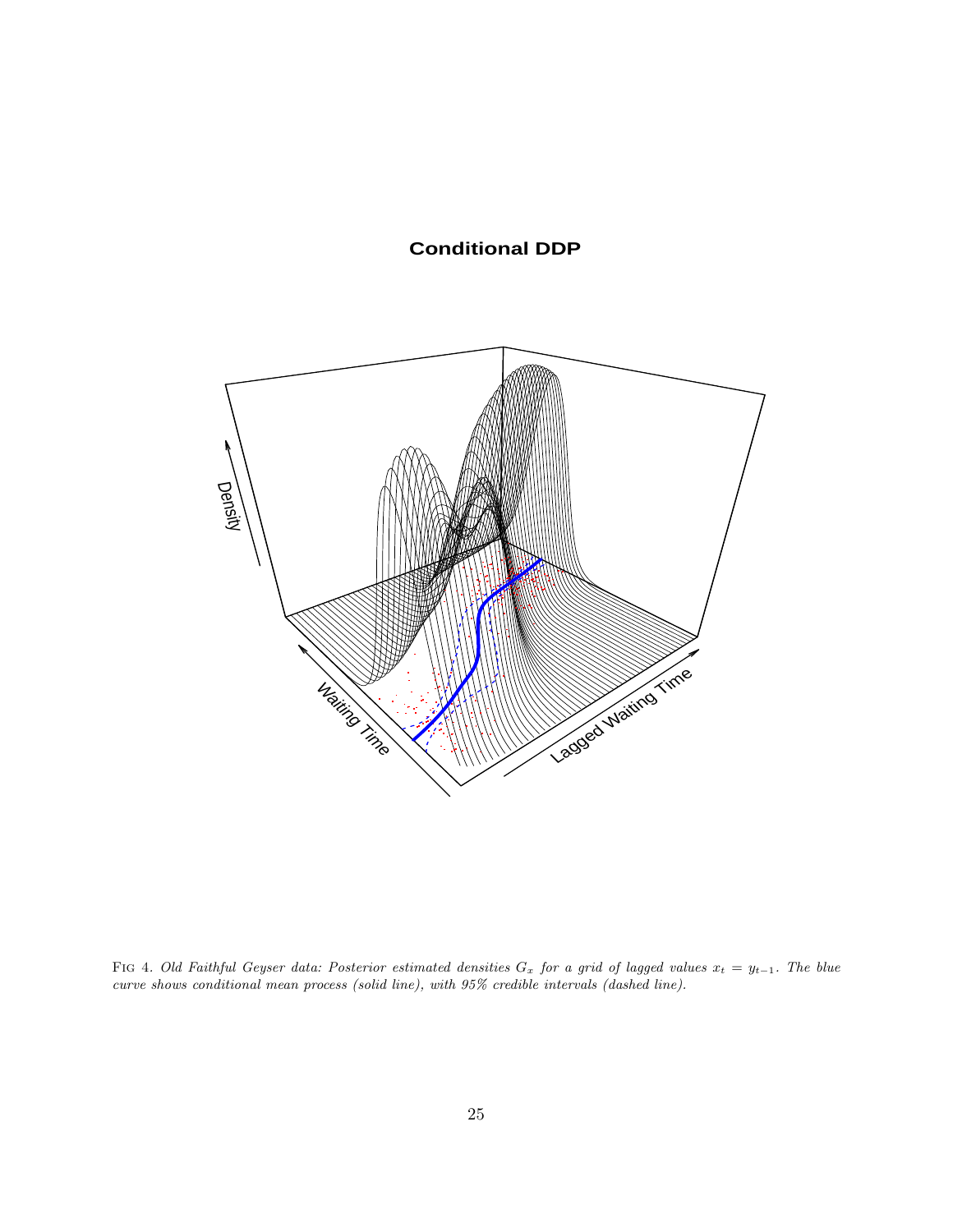

FIG 5. S&P500 data: Posterior estimated densities  $G_x$  for a grid of  $x = y_{t-1}$ . The blue lines show the conditional mean process, with dashed lines for 95% HDP intervals. Panel (a) shows inference under the LDDP model, and panel (b) shows inference under the conditional density approach.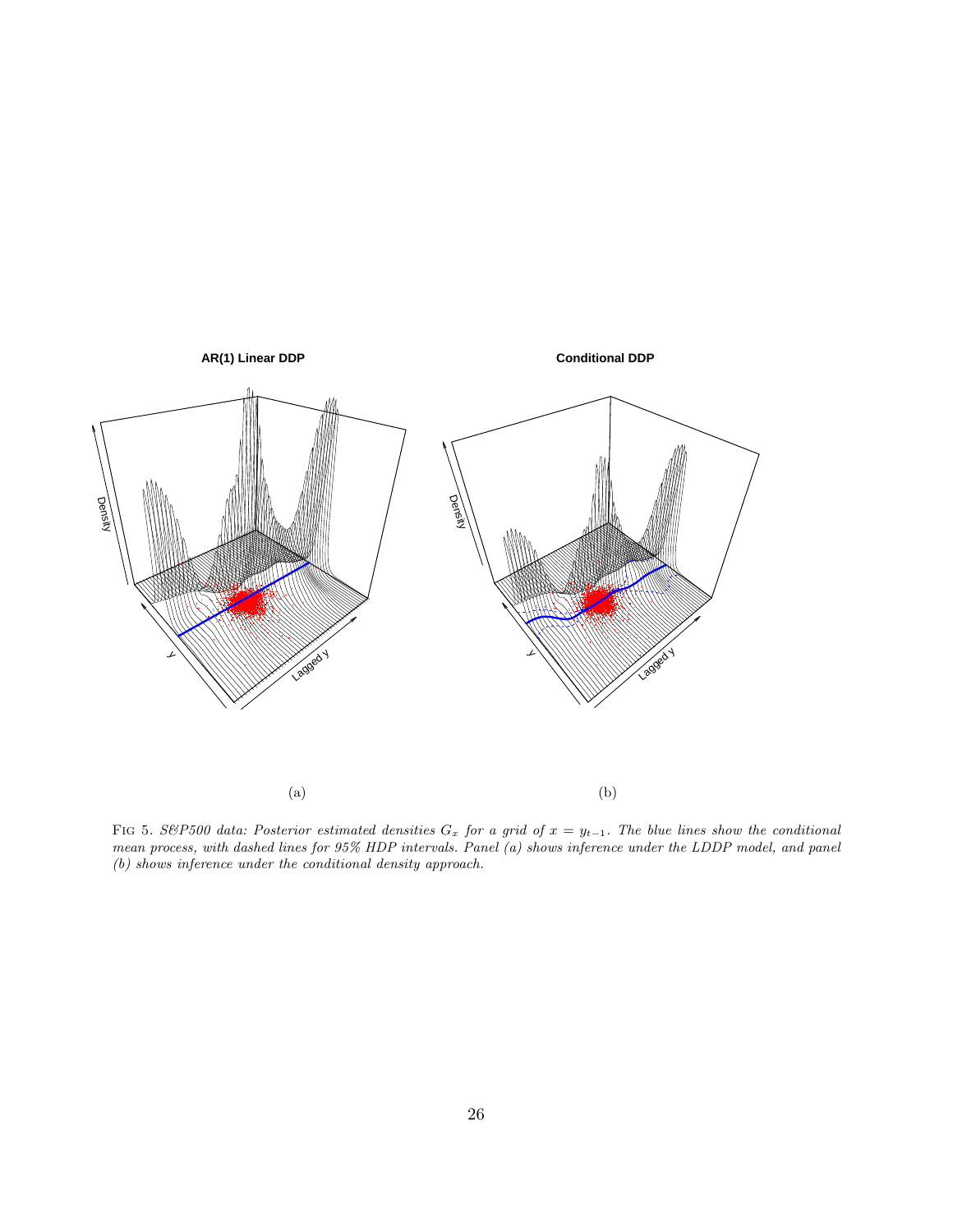port in the space  $\mathscr{F} = \{F_x : x \in \mathscr{X}\}\.$  This holds true for all of the basic DDP constructions: single-atoms, single-weights, and with dependence in both. A natural question is then: which DDP version is the best? There is no final answer to this question, although DDPs with dependence in both atoms and weights are less commonly found, mostly due to the computational complexity of implementation entails. An exception to this is the conditional approach described in Section 4. In broad terms, the single-weights models are typically easier to fit, as the standard algorithms designed to implement posterior simulation in the context of DPs can be applied with minor adjustments. See, e.g., the computational aspects in De Iorio et al. (2004). The same applies for the LDDP.

On the other hand, the single-atoms models are typically less attractive from a computational viewpoint, mainly due to how covariate dependence is encoded in the definition of the weight processes  $\{w_h(\bm{x}) : \bm{x} \in \mathcal{X}\}\.$  However, the single-atoms DDP allows for the prior probability distribution on the partitions to change with  $x$ , a feature that is not supported by the singleweights DDP. For a formal description of this feature, let  $\mathcal{G} = \{G_x : x \in \mathcal{X}\}\$  denote the family of random probability measures with DDP prior, as before. Let  $\rho_x$  denote the partition of  $\{1, \ldots, n\}$ that is implied by a hypothetical sample from  $G_x$ , of size n. Under the single-weights DDP,  $p(\rho_x | \mathcal{G})$ is invariant across  $x$ ; but not so under the single-atoms DDP. This is the case since the prior on the random partition  $\rho_x$  is determined by the weights in  $G_x$ .

Models for dependent probability distributions do not easily allow for the incorporation of existing prior information about arbitrary functionals. A modeler is unlikely to have prior knowledge about all aspects of a collection of probability measures, but could have real historical prior information about specific functionals (such as the mean or quantile functions). For example, such information could be obtained as the product of applying parametric or (classical) nonparametric approaches to previous data. Furthermore, even in models for single (non-dependent) probability measures, the derivation of the induced distribution for arbitrary functionals is challenging and, thus, usually not exploited. This makes the prior elicitation process difficult. We refer the reader to Lijoi and Prünster (2009) for an exhaustive summary of existing results concerning distributional properties of functional of single and discrete random probability measures.

In the context of a single probability measure, Kessler, Hoff and Dunson (2015) proposed a clever construction of a BNP model with a given distribution on a finite set of functionals. Their approach is based on the conditional distribution of a standard BNP prior, given the functionals of interest. A Metropolis-Hastings MCMC algorithm is proposed to explore the posterior distribution under the marginally specified BNP model, where the standard BNP model is used as a candidate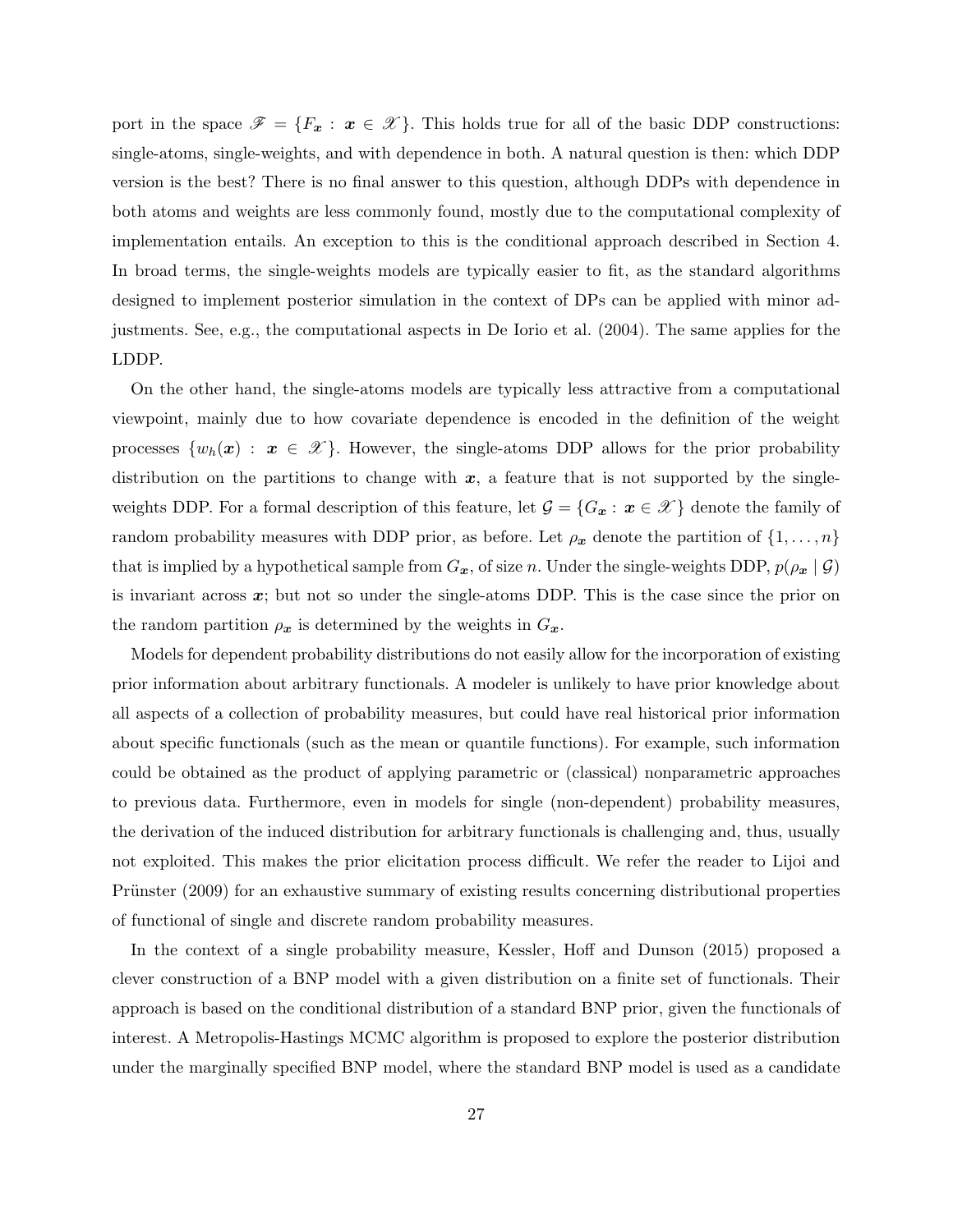generating model, and that is closely related to the well-known importance-sampling approach for assessing prior sensitivity. Their MCMC algorithm is developed for DP-based models and relies on the marginalization of the random probability measure. Thus, a Monte Carlo approximation of the functionals of interest is employed at any step of the MCMC algorithm to obtain approximated posterior samples of the functionals of interest. The study of extensions of the approach proposed by Kessler, Hoff and Dunson (2015) to the context of sets of predictor-dependent probability measures is a topic of interest for future research.

An interesting topic has been recently brought up by Campbell et al. (2019). They introduced a relaxed version of the notion of exchangeability, local exchangeability, which considers bounded changes in total variation norm of the distribution of observations under permutations of data having nearby covariate values. This notion generalizes that of exchangeability and partial exchangeability. The work by Campbell et al. (2019) discusses conditions under which a version of de Finetti's Theorem holds in such a way that a DDP is the corresponding de Finetti measure, i.e. conditional independence of the observations under a DDP is still true. The study of extensions and applications of these and related results is another topic of interest for future research.

The bulk of work on the DDP and related methods focuses on the family of conditional distributions  $\mathcal{G} = \{G_x : x \in \mathcal{X}\}\$ and models where an observation y is associated with a single value of the covariate  $x$ . When data are longitudinal, spatial or functional, the observations may be considered to have dependence that cannot be captured by the marginal distributions  $G_x$ . See, for example, Xu, MacEachern and Xu (2015) who separate dependence in financial data series from the marginal distributions. Many open questions remain in this direction.

Finally, the idea of introducing dependence through normalization, e.g. as mentioned earlier in Section 3.8 can be further exploited and extended to more general cases, including going beyond the context of DDPs.

# ACKNOWLEDGEMENTS

A. Jara's and F. Quintana's research is supported by Millennium Science Initiative of the Ministry of Economy, Development, and Tourism, grant "Millennium Nucleus Center for the Discovery of Structures in Complex Data". A. Jara is also supported by Fondecyt grant 1180640, F. Quintana is also supported by Fondecyt grant 1180034. P. Müller acknowledges partial support from grant NSF/DMS 1952679 from the National Science Foundation, and under R01 CA132897 from the U.S. National Cancer Institute.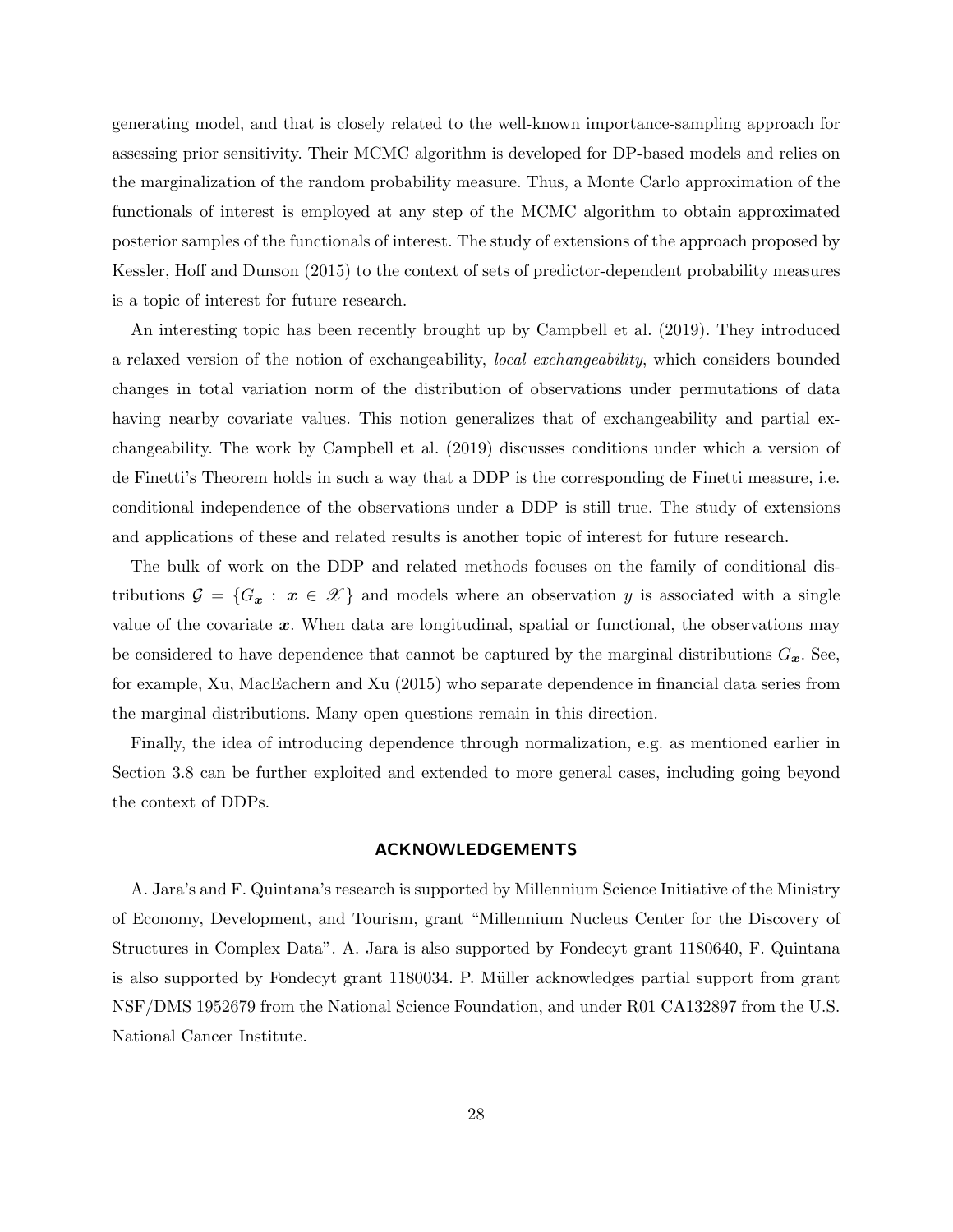#### REFERENCES

- ALDOUS, D. J. (1985). Exchangeability and related topics. In École d'été de probabilités de Saint-Flour, XIII—1983. Lecture Notes in Math. 1117 1–198. Springer, Berlin.
- ARGIENTO, R., GUGLIELMI, A. and PIEVATOLO, A. (2010). Bayesian density estimation and model selection using nonparametric hierarchical mixtures. Computational Statistics  $\&$  Data Analysis 54 816 - 832.
- ASCOLANI, F., LIJOI, A. and RUGGIERO, M. (2020). Predictive inference with FlemingViot-driven dependent Dirichlet processes. Bayesian Analysis. Advance publication.
- Barndorff-Nielsen, O. (1973). On M-ancillarity. Biometrika 60 447–455.
- BARNDORFF-NIELSEN, O. (1978). Information and exponential families in statistical theory. John Wiley & Sons, Ltd., Chichester Wiley Series in Probability and Mathematical Statistics.
- Barrientos, A. F., Jara, A. and Quintana, F. A. (2012). On the support of MacEachern's dependent Drichlet processes and extensions. Bayesian Analysis 7 277– 310.
- BARRIOS, E., LIJOI, A., NIETO-BARAJAS, L. E. and PRÜNSTER, I. (2013). Modeling with normalized random measure mixture models. Statistical Science 28 313–334.
- BERAHA, M., GUGLIELMI, A. and QUINTANA, F. A. (2020). The semi-hierarchical Dirichlet Process and its application to clustering homogeneous distributions.
- CAMERLENGHI, F., DUNSON, D. B., LIJOI, A., PRÜNSTER, I. and RODRÍGUEZ, A. (2019). Latent Nested Nonparametric Priors (with Discussion). Bayesian Anal. 14 1303–1356.
- Campbell, T., Syed, S., Yang, C.-Y., Jordan, M. I. and Broderick, T. (2019). Local Exchangeability.
- CARON, F., DAVY, M., DOUCET, A., DUFLOS, E. and VANHEEGHE, P. (2008). Bayesian Inference for Linear Dynamic Models with Dirichlet Process Mixtures. IEEE Transactions on Signal Processing 56 71–84.
- Chen, C., Ding, N. and Buntine, W. (2012). Dependent Hierarchical Normalized Random Measures for Dynamic Topic Modeling. In Proceedings of the 29th International Conference on Machine Learning (ICML-12) (J. Langford and J. Pineau, eds.). ICML '12 895–902. Omnipress, New York, NY, USA.
- CHEN, C., RAO, V., BUNTINE, W. and TEH, Y. W. (2013). Dependent Normalized Random Measures. In Proceedings of the 30th International Conference on Machine Learning (S. Dasgupta and D. McAllester, eds.). Proceedings of Machine Learning Research 28 969–977. PMLR, Atlanta, Georgia, USA.
- CHIPMAN, H. A., GEORGE, E. I. and McCULLOCH, R. E. (2010). BART: Bayesian additive regression trees. Ann. Appl. Stat. 4 266–298.
- Chung, Y. and Dunson, D. B. (2009). Nonparametric Bayes conditional distribution modeling with variable selection. Journal of the American Statistical Association 104 1646–1660.
- Cifarelli, D. and Regazzini, E. (1978). Problemi statistici non parametrici in condizioni di scambialbilita parziale e impiego di medie associative Technical Report, Quaderni Istituto Matematica Finanziaria, Torino.
- DE IORIO, M., MÜLLER, P., ROSNER, G. L. and MACEACHERN, S. N. (2004). An ANOVA model for dependent random measures. Journal of the American Statistical Association 99 205–215.
- DE IORIO, M., JOHNSON, W. O., MÜLLER, P. and ROSNER, G. L. (2009). Bayesian nonparametric non-proportional hazards survival modelling. Biometrics 65 762–771.
- DE LA CRUZ-MESÍA, R., QUINTANA, F. A. and MÜLLER, P. (2007). Semiparametric Bayesian classification with longitudinal markers. Journal of the Royal Statistical Society. Series C. Applied Statistics 56 119–137.
- DEVROYE, L. (1986). Non-Uniform Random Variate Generation(originally published with. Springer-Verlag.
- DI LUCCA, M. A., GUGLIELMI, A., MÜLLER, P. and QUINTANA, F. A. (2012). A simple class of Bayesian nonpara-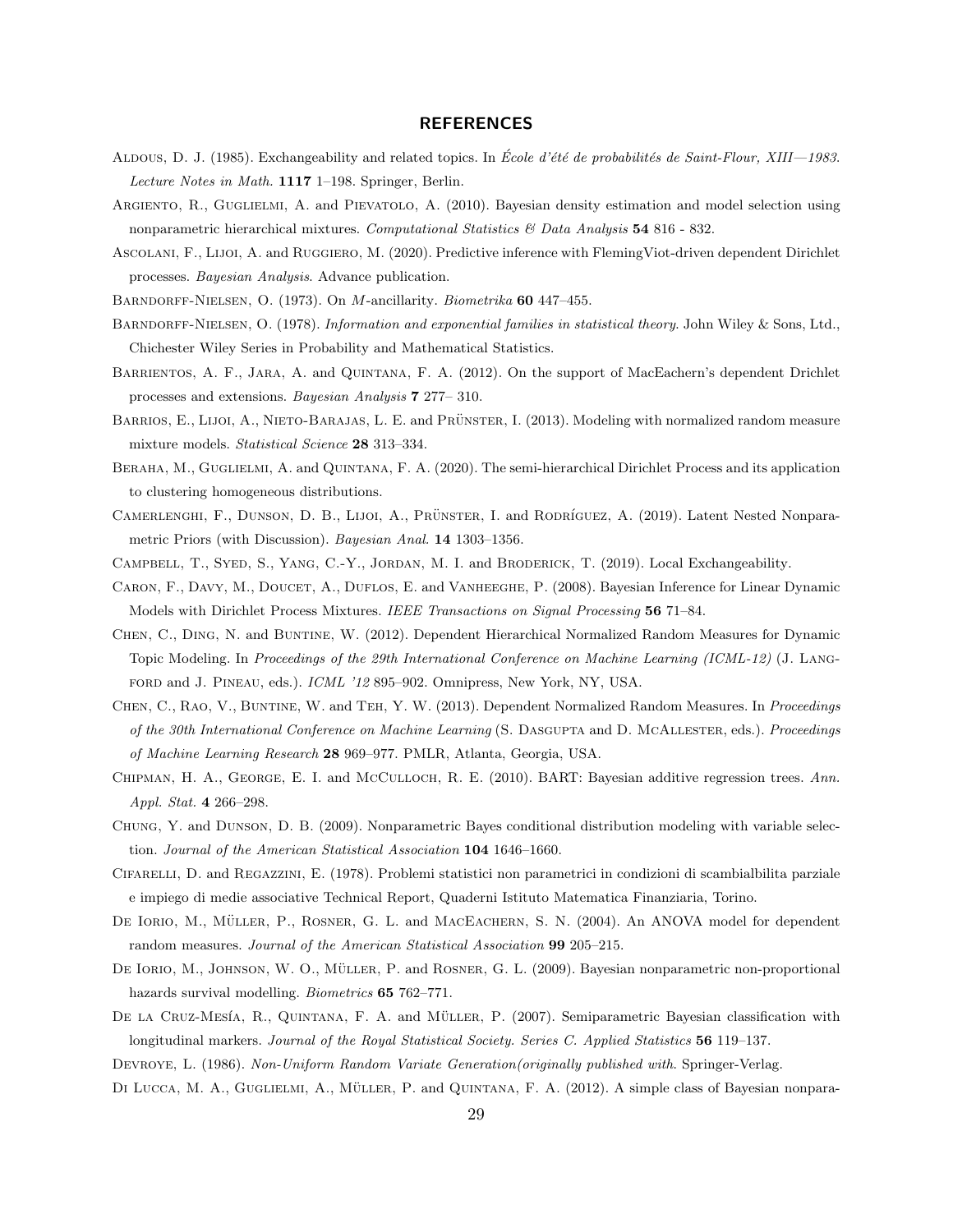metric autoregression models. Bayesian Analysis 8 63–88.

- DUAN, J. A., GUINDANI, M. and GELFAND, A. E. (2007). Generalized spatial Dirichlet process models. Biometrika 94 809–825.
- Dunson, D. B. and Herring, A. H. (2006). Semiparametric Bayesian latent trajectory models Technical Report, ISDS Discussion Paper 16, Duke University, Durham, NC, USA.
- Dunson, D. B. and Park, J. H. (2008). Kernel stick-breaking processes. Biometrika 95 307–323.
- DUNSON, D. B., PILLAI, N. and PARK, J. H. (2007). Bayesian density regression. Journal of the Royal Statistical Society, Series B 69 163–183.
- EPIFANI, I. and LIJOI, A. (2010). Nonparametric priors for vectors of survival functions. Statistica Sinica 20 1455– 1484.
- FARAWAY, J. J. (2016). Extending the linear model with R. Chapman & Hall/CRC Texts in Statistical Science Series. CRC Press, Boca Raton, FL Generalized linear, mixed effects and nonparametric regression models, Second edition [of MR2192856].
- FAVARO, S. and TEH, Y. W. (2013). MCMC for Normalized Random Measure Mixture Models. Statistical Science 28 335–359.
- Ferguson, T. S. (1973). A Bayesian analysis of some nonparametric problems. Annals of Statistics 1 209–230.
- FERGUSON, T. S. (1974). Prior distribution on the spaces of probability measures. Annals of Statistics 2 615–629.
- FUENTES-GARCÍA, R., MENA, R. and WALKER, S. G. (2009). A nonparametric dependent process for Bayesian regression. Statistics and Probability Letters 79 1112–1119.
- GELFAND, A. E. and KOTTAS, A. (2001). Nonparametric Bayesian modeling for stochastic order. Annals of the Institute of Statistical Mathematics 53 865–876.
- GELFAND, A. E., KOTTAS, A. and MACEACHERN, S. N. (2005). Bayesian nonparametric spatial modeling with Dirichlet process mixing. Journal of the American Statistical Association 100 1021–1035.
- GIUDICI, P., MEZZETTI, M. and MULIERE, P. (2003). Mixtures of Dirichlet process priors for variable selection in survival analysis. Journal of Statistical Planning and Inference 111 101–115.
- GREEN, P. J. and RICHARDSON, S. (2001). Modelling heterogeneity with and without the Dirichlet process. Scandinavian Journal of Statistics. Theory and Applications 28 355–375.
- GRIFFIN, J. E. and STEEL, M. F. J. (2006). Order-based dependent Dirichlet processes. Journal of the American Statistical Association 101 179–194.
- GRIFFIN, J. E. and STEEL, M. F. J. (2010). Bayesian nonparametric modelling with the Dirichlet process regression smoother. Statistica Sinica 20 1507–1527.
- GRIFFIN, J. E. and STEEL, M. F. J. (2011). Stick-breaking autoregressive processes. Journal of Econometrics 162 383–396.
- GUTIÉRREZ, L., MENA, R. H. and RUGGIERO, M. (2016). A time dependent Bayesian nonparametric model for air quality analysis. Computational Statistics  $\mathcal B$  Data Analysis 95 161–175.
- GUTIÉRREZ, L., BARRIENTOS, A. F., GONZÁLEZ, J. and TAYLOR-RODRÍGUEZ, D. (2019). A Bayesian Nonparametric Multiple Testing Procedure for Comparing Several Treatments Against a Control. Bayesian Analysis 14 649–675.
- GYÖRFI, L., KOHLER, M., KRZY ZAK, A. and WALK, H. (2002). A distribution-free theory of nonparametric regression. Springer Series in Statistics. Springer-Verlag, New York.
- HÄRDLE, W. (1991). Smoothing techniques. Springer Series in Statistics. Springer-Verlag, New York With implementation in S.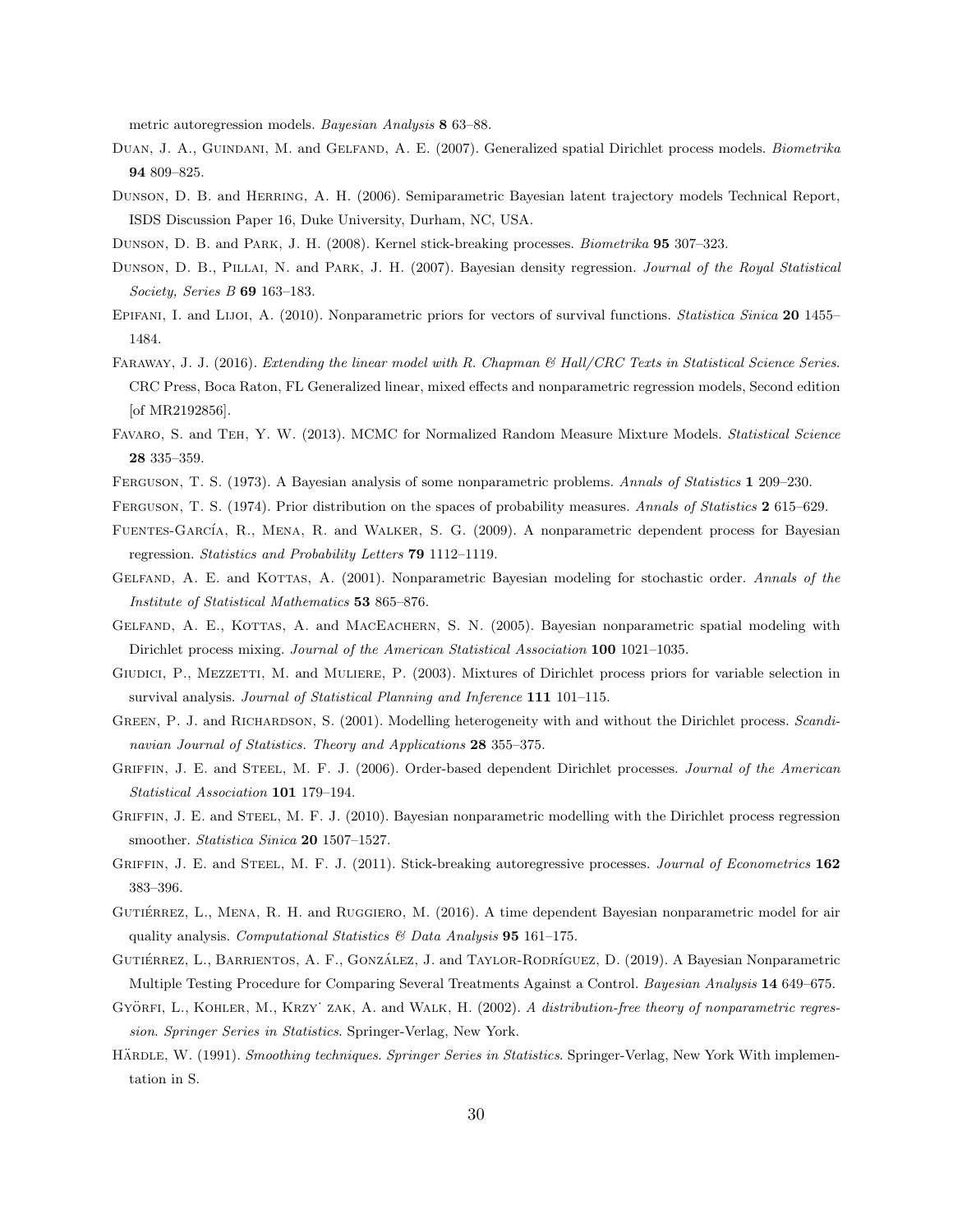- JAMES, L. F., LIJOI, A. and PRÜNSTER, I. (2009). Posterior Analysis for Normalized Random Measures with Independent Increments. Scandinavian Journal of Statistics 36 76-97.
- JARA, A. and HANSON, T. (2011). A class of mixtures of dependent tail-free processes. Biometrika 98 553-566.
- Jara, A., Lesaffre, E., De Iorio, M. and Quintana, F. A. (2010). Bayesian semiparametric inference for multivariate doubly-interval-censored data. The Annals of Applied Statistics 4 2126–2149.
- JARA, A., HANSON, T., QUINTANA, F., MÜLLER, P. and ROSNER, G. L. (2011). DPpackage: Bayesian Semi- and Nonparametric Modeling in R. Journal of Statistical Software 40 1–30.
- KESSLER, D., HOFF, P. and DUNSON, D. (2015). Marginally specified priors for non-parametric Bayesian estimation. Journal of the Royal Statistical Society, Series B 77 35-58.
- KLEMELÄ, J. (2014). Multivariate nonparametric regression and visualization. Wiley Series in Computational Statistics. John Wiley & Sons, Inc., Hoboken, NJ With R and applications to finance.
- Kolossiatis, M., Griffin, J. E. and Steel, M. F. J. (2013). On Bayesian nonparametric modelling of two correlated distributions. Statistics and Computing 23 1-15. MR3018346
- LAU, J. W. and So, M. K. P. (2008). Bayesian mixture of autoregressive models. Computational Statistics and Data Analysis 53 38–60.
- LAVINE, M. (1992). Some aspects of Polya tree distributions for statistical modeling. The Annals of Statistics 20 1222–1235.
- LEISEN, F. and LIJOI, A. (2011). Vectors of two–parameter Poisson–Dirichlet processes. Journal of Multivariate Analysis 102 482–495.
- LIJOI, A., NIPOTI, B. and PRÜNSTER, I. (2014). Bayesian inference with dependent normalized completely random measures. Bernoulli 20 1260-1291.
- LIJOI, A. and PRÜNSTER, I. (2009). Distributional properties of means of random probability measures. Statistical Surveys 3 4795.
- Lin, D., Grimson, E. and Fisher, J. W. (2010). Construction of Dependent Dirichlet Processes based on Poisson Processes. In Advances in Neural Information Processing Systems 23 (J. D. Lafferty, C. K. I. Williams, J. Shawe-Taylor, R. S. Zemel and A. Culotta, eds.) 1396–1404. Curran Associates, Inc.
- Lo, A. Y. (1984). On a class of Bayesian nonparametric estimates I: Density estimates. The Annals of Statistics 12 351–357.
- MACEACHERN, S. N. (1999). Dependent nonparametric processes. In ASA Proceedings of the Section on Bayesian Statistical Science, Alexandria, VA. American Statistical Association.
- MacEachern, S. N. (2000). Dependent Dirichlet processes Technical Report, Department of Statistics, The Ohio State University.
- Mena, R. H., Ruggiero, M. and Walker, S. G. (2011). Geometric stick-breaking processes for continuous-time Bayesian nonparametric modeling. Journal of Statistical Planning and Inference 141 3217–3230.
- MENA, R. H. and RUGGIERO, M. (2016). Dynamic density estimation with diffusive Dirichlet mixtures. Bernoulli 22 901–926.
- Mira, A. and Petrone, S. (1996). Bayesian hierarchical nonparametric inference for change-point problems. In Bayesian Statistics 5 (J. M. BERNARDO, J. O. BERGER, A. P. DAWID and A. F. M. SMITH, eds.). Oxford University Press.
- Muliere, P. and Petrone, S. (1993). A Bayesian predictive approach to sequential search for an optimal dose: parametric and nonparametric models. Journal of the Italian Statistical Society 2 349–364.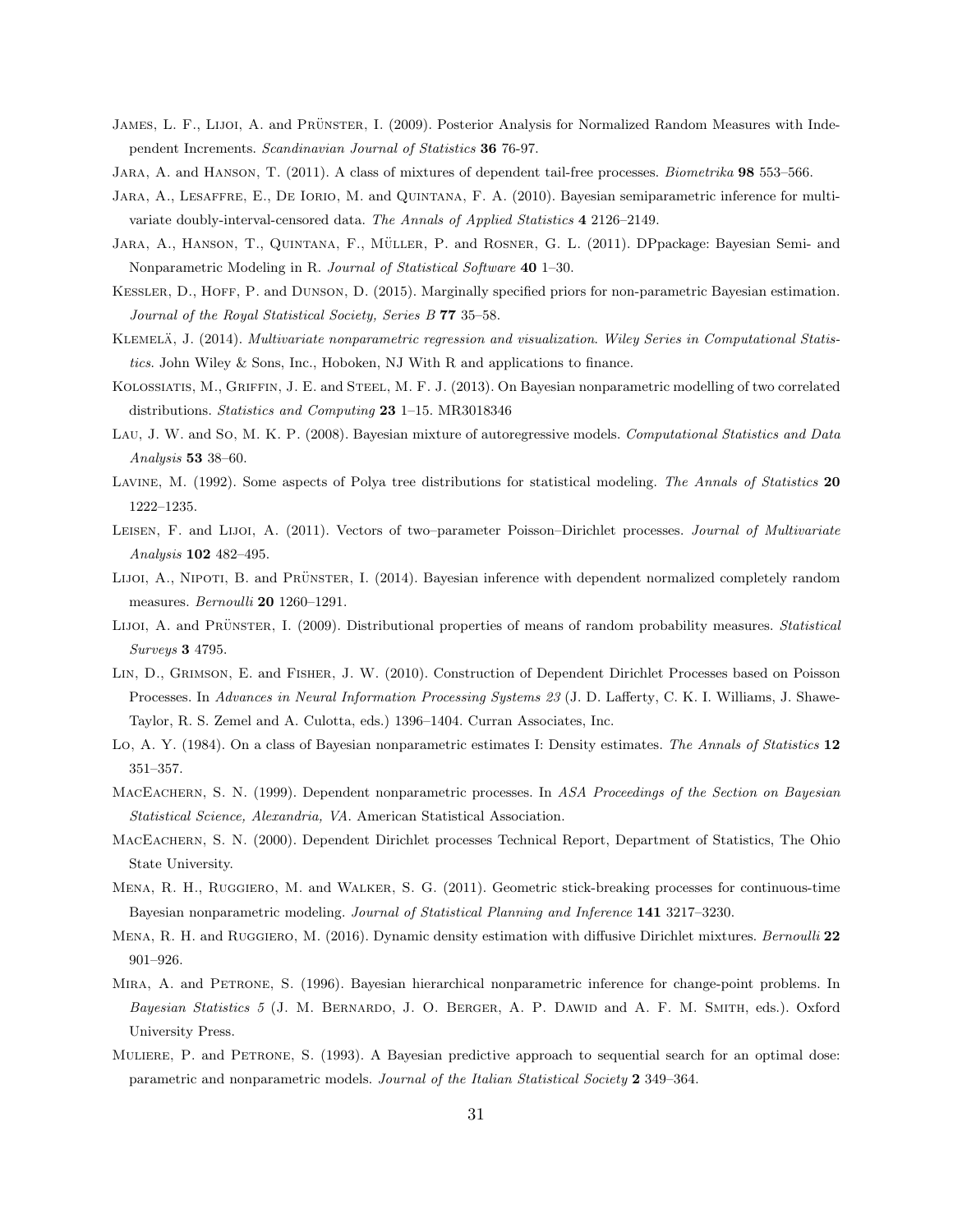- MÜLLER, P., ERKANLI, A. and WEST, M. (1996). Bayesian curve fitting using multivariate normal mixtures. Biometrika 83 67–79.
- MÜLLER, P., QUINTANA, F. A. and ROSNER, G. (2004). A method for combining inference across related nonparametric Bayesian models. Journal of the Royal Statistical Society, Series B 66 735-749.
- MÜLLER, P. and QUINTANA, F. A. (2010). Random partition models with regression on covariates. Journal of Statistical Planning and Inference 140 2801–2808.
- MÜLLER, P., QUINTANA, F. A. and ROSNER, G. L. (2011). A product partition model with regression on covariates. Journal of Computational and Graphical Statistics 20 260–278.
- MÜLLER, P., QUINTANA, F. A., JARA, A. and E, H. T. (2015). Bayesian Nonparametric Data Analysis. Springer, New York, USA.
- PRÜNSTER, I. and RUGGIERO, M. (2013). A Bayesian nonparametric approach to modeling market share dynamics. Bernoulli 19 64–92.
- Quintana, F. A. and Iglesias, P. L. (2003). Bayesian clustering and product partition models. Journal of The Royal Statistical Society Series B 65 557–574.
- REGAZZINI, E., LIJOI, A. and PRÜNSTER, I. (2003). Distributional results for means of normalized random measures with independent increments. The Annals of Statistics 31 560–585.
- Reich, B. J. and Fuentes, M. (2007). A multivariate semiparametric Bayesian spatial modeling framework for hurricane surface wind fields. The Annals of Applied Statistics 1 249–264.
- Reinhart, A. (2019). pdfetch: Fetch Economic and Financial Time Series Data from Public Sources R package version 0.2.4.
- REN, L., DU, L., CARIN, L. and DUNSON, D. B. (2011). Logistic stick-breaking process. Journal of Machine Learning Research 12 203–239.
- Rigon, T. and Durante, D. (2020). Tractable Bayesian density regression via logit stick-breaking priors. Journal of Statistical Planning and Inference (To appear).
- RODRÍGUEZ, A., DUNSON, D. B. and GELFAND, A. (2008). The nested Dirichlet process. Journal of the American Statistical Association 103 1131–1154.
- RODRÍGUEZ, A. and DUNSON, D. B. (2011). Nonparametric Bayesian models through probit stick-breaking processes. Bayesian Analysis 6 145–178.
- RODRÍGUEZ, A. and TER HORST, E. (2008). Bayesian dynamic density estimation. Bayesian Anal. 3 339-365.
- SETHURAMAN, J. (1994). A constructive definition of Dirichlet prior. Statistica Sinica 2 639–650.
- SKLAR, A. (1959). Fonctions de répartition à n dimensions et leurs marges. Publications de l'Institut de Statistique de L'Université d e Paris  $8$  229–231.
- TEH, Y. W., JORDAN, M. I., BEAL, M. J. and BLEI, D. M. (2006). Hierarchical Dirichlet processes. Journal of the American Statistical Association 101 1566–1581.
- Tokdar, S. T., Zhu, Y. M. and Ghosh, J. K. (2010). Bayesian density regression with logistic Gaussian process and subspace projection. Bayesian Analysis 5 1–26.
- TRIPPA, L., MÜLLER, P. and JOHNSON, W. (2011). The multivariate beta process and an extension of the Polya tree model. Biometrika 98 17-34.
- Wade, S., Mongelluzzo, S. and Petrone, S. (2011). An enriched conjugate prior for Bayesian nonparametric inference. Bayesian Anal. 6 359–385.
- Wang, C. and Rosner, G. L. (2019). A Bayesian nonparametric causal inference model for synthesizing randomized